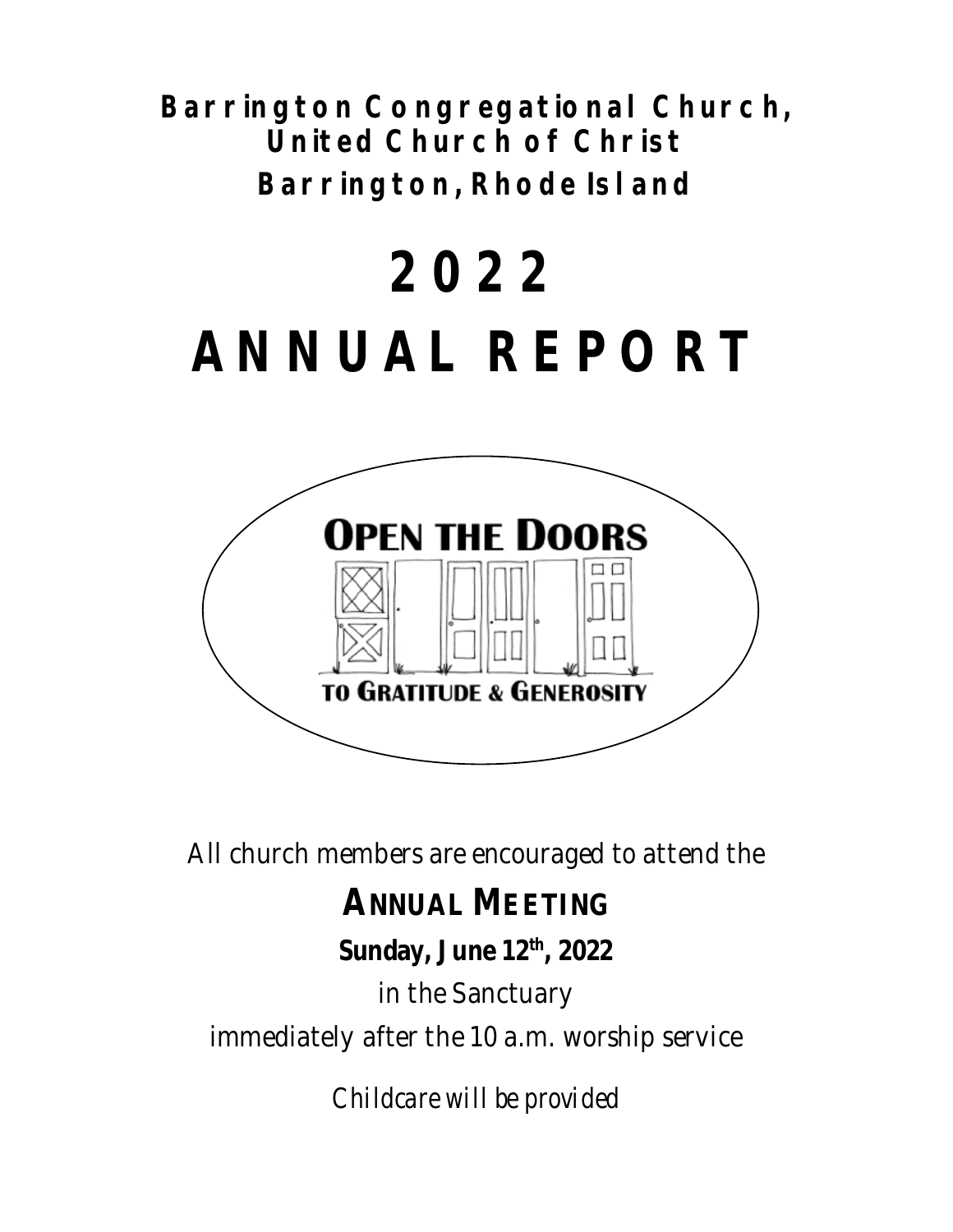### **TABLE OF CONTENTS**

| <b>Reports from our Ministers:</b>       |
|------------------------------------------|
|                                          |
|                                          |
| <b>Special Reports:</b>                  |
|                                          |
| <b>Reports from our Church Officers:</b> |
|                                          |
|                                          |
| Treasurer                                |
|                                          |
|                                          |
|                                          |
|                                          |
|                                          |
| <b>Reports from our Ministry Teams:</b>  |
|                                          |
|                                          |
|                                          |
|                                          |
|                                          |
|                                          |
|                                          |
|                                          |
|                                          |
|                                          |
|                                          |
|                                          |
|                                          |
|                                          |
|                                          |
|                                          |
|                                          |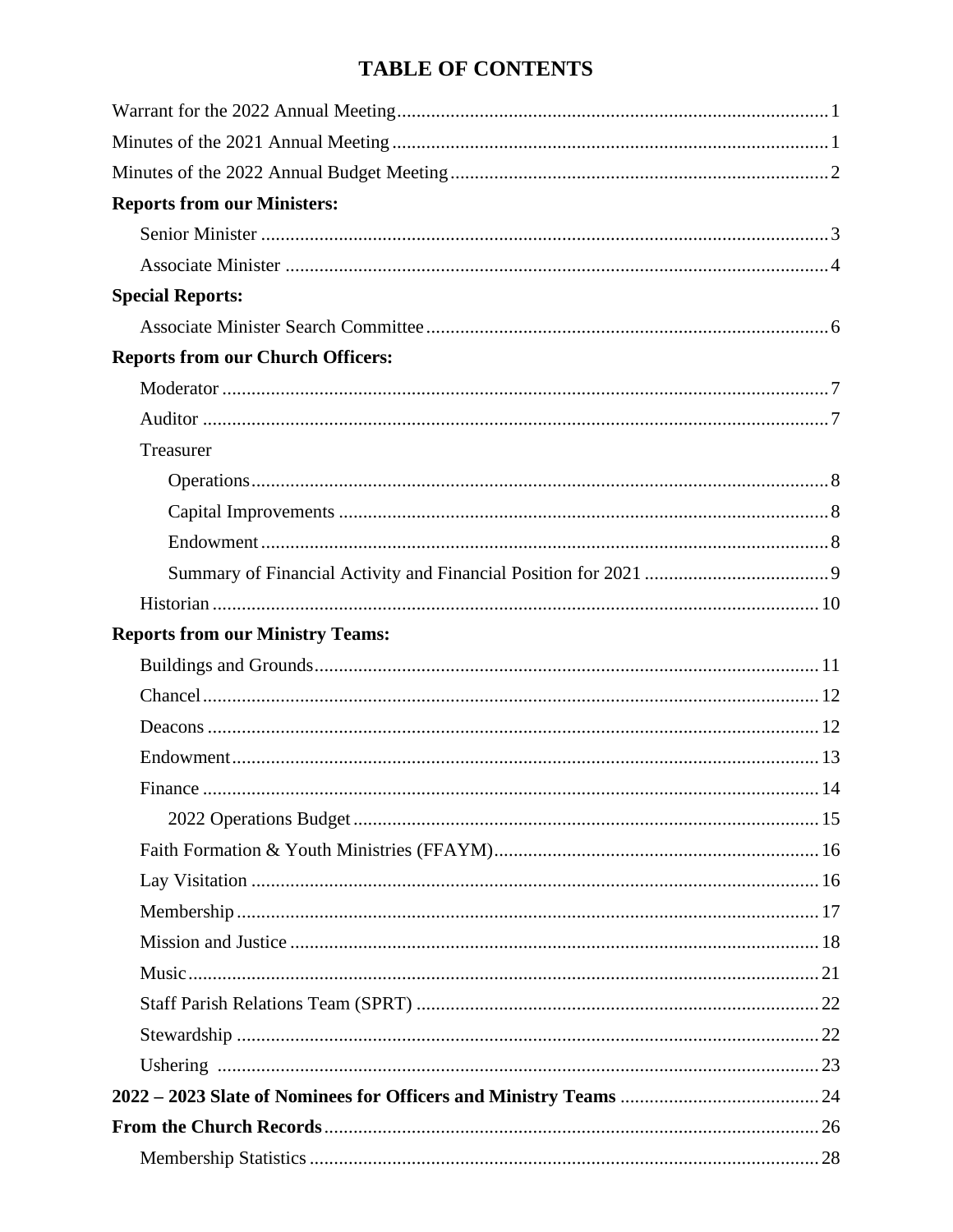### **WARRANT**

#### **for the 2022 ANNUAL MEETING**

#### **of the Barrington Congregational Church, UCC**  Barrington, Rhode Island

The annual meeting of the Barrington Congregational Church, UCC, Barrington RI, is hereby called to take place in the Sanctuary **immediately after worship** on **SUNDAY, JUNE 12TH, 2022.** 

The business to be transacted is as follows:

|  | ARTICLE I: To call the meeting to order.                                                                                                            |
|--|-----------------------------------------------------------------------------------------------------------------------------------------------------|
|  | ARTICLE II: To make a By-Laws revision retitling the Christian Education and Youth<br>Ministry team to the Faith Formation and Youth Ministry team. |
|  | ARTICLE III: To share a presentation on the long-term financial sustainability of our<br>Church.                                                    |
|  | ARTICLE IV: To receive and vote on the slate of nominees for officers, ministry teams,<br>and delegates.                                            |
|  | ARTICLE V: To consider any other business that may properly come before the meeting.                                                                |
|  | ARTICLE VI: To adjourn the meeting.                                                                                                                 |
|  |                                                                                                                                                     |

Respectfully submitted:

**Greg Voigt***,* Clerk

#### ³

#### **MINUTES of the 2021 ANNUAL MEETING of the BARRINGTON CONGREGATIONAL CHURCH, UCC held JUNE 13TH, 2021** via Zoom

A **quorum** was in attendance via ZOOM conference**.** 

**Meeting commenced** at 11:10 AM with Tom Strolla presiding as Moderator.

**Articles of the Meeting** were announced as:

- ARTICLE I: To call the meeting to order.
- ARTICLE II: To receive and vote on the slate of nominees for officers, ministry teams, and delegates.
- ARTICLE III: To receive and vote on the slate of nominees for the vacancies on the Search Committee to fill the position of Associate Minister for Congregational Life.
- ARTICLE IV: To consider any other business that may properly come before the meeting.
- ARTICLE V: To adjourn the meeting.

**Joanne D'Adamo presented the slate of officers** and announced that there were a fair amount of vacancies that affected the Finance and Stewardship ministry teams. She indicated a solicitation for volunteers to fill those vacancies and to name an additional Member-at-Large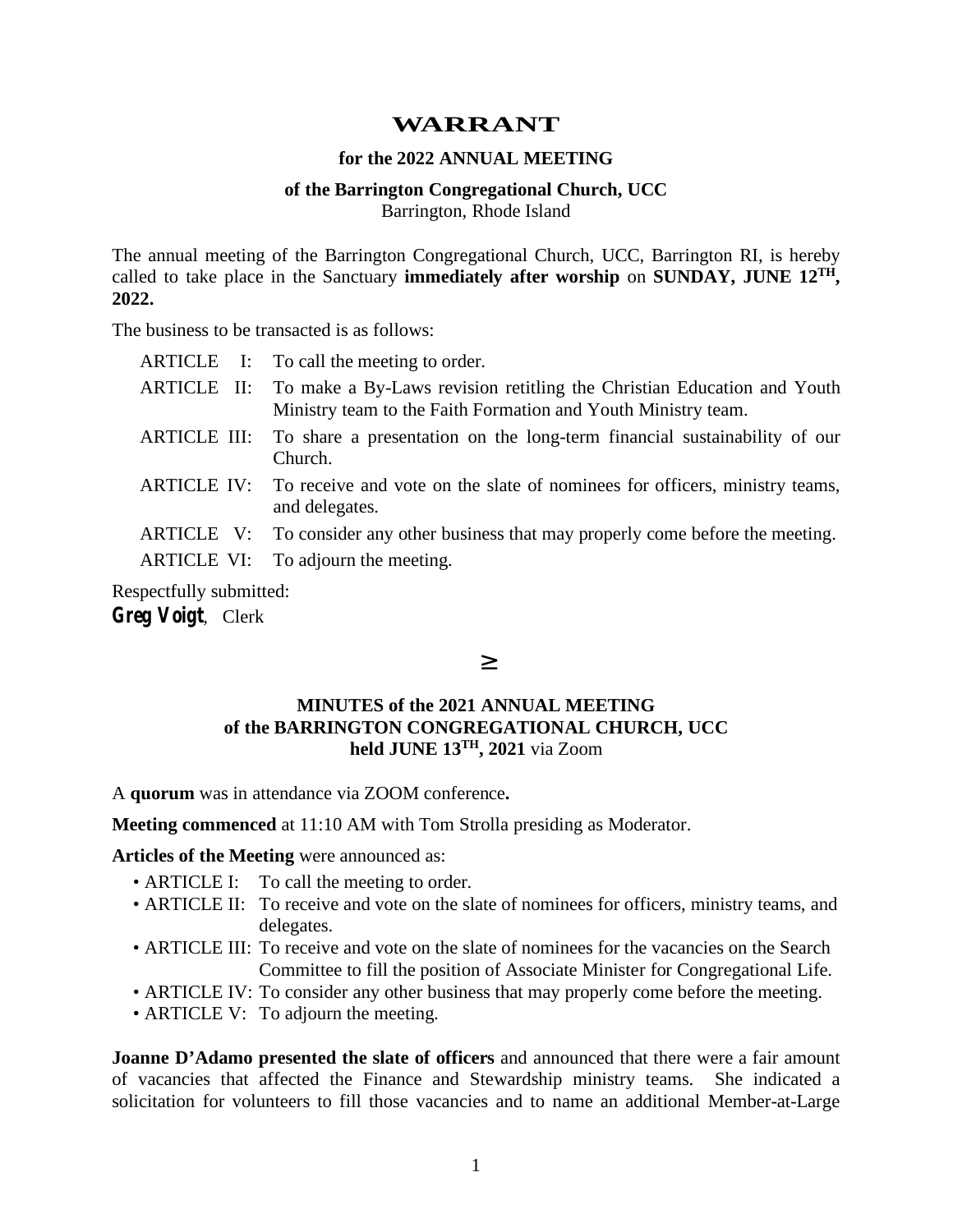would be placed in the e-Bridge. Joe Judge motioned that the slate of officers and ministry team members be approved, Trinki Brueckner seconded the motion and the motion was unanimously approved.

**Tom Strolla presented three members to be added to the Associate Minister Search Committee**. They were: Vanessa Kiley, Kim Colby and Gloria Hwang-Forzono. Helen Schall motioned that the new members be approved, Pat Stoddard seconded the motion and the motion was unanimously approved.

**Other Business –** No other business was discussed.

#### **The meeting was adjourned at 11:16 AM.**

Faithfully submitted, *Gregory A. Voigt,* Church Clerk

³

### **MINUTES of the 2022 ANNUAL BUDGET MEETING of the BARRINGTON CONGREGATIONAL CHURCH, UCC held JANUARY 23RD , 2022** via Zoom

A **quorum** was in attendance via ZOOM conference.

**Meeting commenced** at 11:30 AM with Tom Strolla presiding as Moderator.

**Articles of the Meeting** were announced as: 1) To call the meeting to order; 2) To review and vote on the proposed church budget for January 1-December 31, 2022; 3) To Consider any other business that may properly come before the meeting; 4) To Adjourn the meeting.

**Chair of Finance Reviewed 2021 BCCUCC Financials, and Proposed 2022 BCCUCC Budget:** Tom Colby indicated 2021 year-end balance sheet was not yet final owing to a \$23,000 gift received in 2021 that was to be booked for 2022. In terms of 2022 budgeting, he noted the following items:

- 1) 2022 pledges were down \$15,000 as 10 pledging units for 2021 had not renewed pledges for 2022;
- 2) two large gifts totaling \$73,000 booked for 2022 were very beneficial to the bottom line;
- 3) 2021 endowment investment performance was strong and an additional \$4000 from interest/dividends would be received by the church in 2022 making endowment income of \$86,500;
- 4) bottom line 2022 budgeting indicated an increase of income v. expenses of \$56,000 when comparing 2022 with 2021;
- 5) 2022 expenses are going up for healthcare for Associate Minister, custodial support and heating/fuel;
- 6) marketing and special ministry expense line items in the 2021 budget have been removed in the 2022 budget;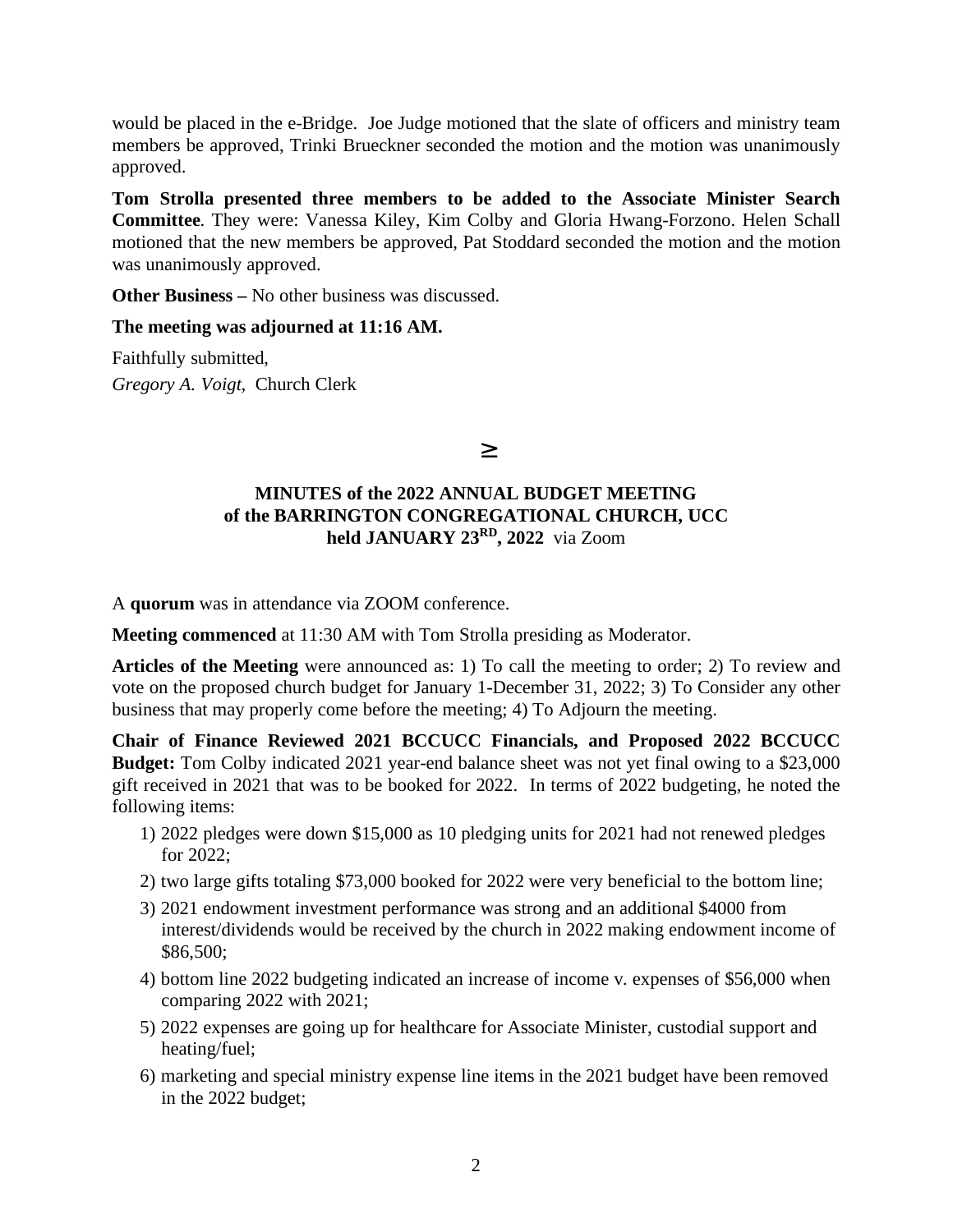- 7) conference dues decreased by 1% 2022 v. 2021;
- 8) 2022 budget presented indicates a \$17,461 surplus (mostly accounted for by the gifts received and booked for 2022. If not for gifts, 2022 budget would show a \$45,000 deficit which is not sustainable, and the church council would be deliberating over ways to make operating the church in more feasible ways in the future).

Tom concluded by indicating he felt comfortable with the church's financial posture in 2022- 2023.

A motion to approve the budget with adjustments was put forth by Sue Rotblat-Walker and seconded by Phyllis Buckley. Tom Strolla polled the members present for questions, and thanked Tom Colby for all his and the Finance Ministry Team's work on putting the budget together. With no questions, a vote was called to approve the church budget for church year 2022-2023 and the budget was unanimously approved.

#### **The meeting was adjourned at 11:45 AM.**

Faithfully submitted,

*Gregory A. Voigt,* Church Clerk

#### ³

#### **Reports from our Ministers**

#### **SENIOR MINISTER DALE AZEVEDO**

This past year was again a trying year for our church. The COVID pandemic has continued to impact our ministries, interpersonal connections, and finances. Saying that, there have also been wonderful blessings throughout the same time.

Last summer we were thrilled to begin hosting in-person worship after nearly 16 months of virtual services. At the time our COVID precautions included seating being limited to every other pew, all persons wearing masks, and no singing allowed. In time, as the pandemic numbers continued to decline, we eased up on these regulations and began to enjoy communal singing once again. Unfortunately, with the rise of the Omicron variant in January, we were once again forced to pivot, reinstating many of our prior policies. However, as Easter approached, case numbers dropped dramatically, and we were able to hold Easter services with minimal COVID precautions. It was a beautiful day!

Another significant impact from the pandemic was me taking sabbatical time this year. I realized throughout the summer, and especially with start of fall, that I was fairly burned out from the non-stop adaptations to our ministry needed through the prior 18 months. My request for sabbatical was approved by the church leadership and it was agreed that I would take my sabbatical from late November through late February. The thought was, at the time, that COVID was winding down. Obviously, it did not. However, I was still able to take my sabbatical and found it a much-needed respite and time of renewal. I returned far more inspired and enthusiastic than I had anticipated. I want to lift up a special "thank you" to Racquel, the staff, the deacons,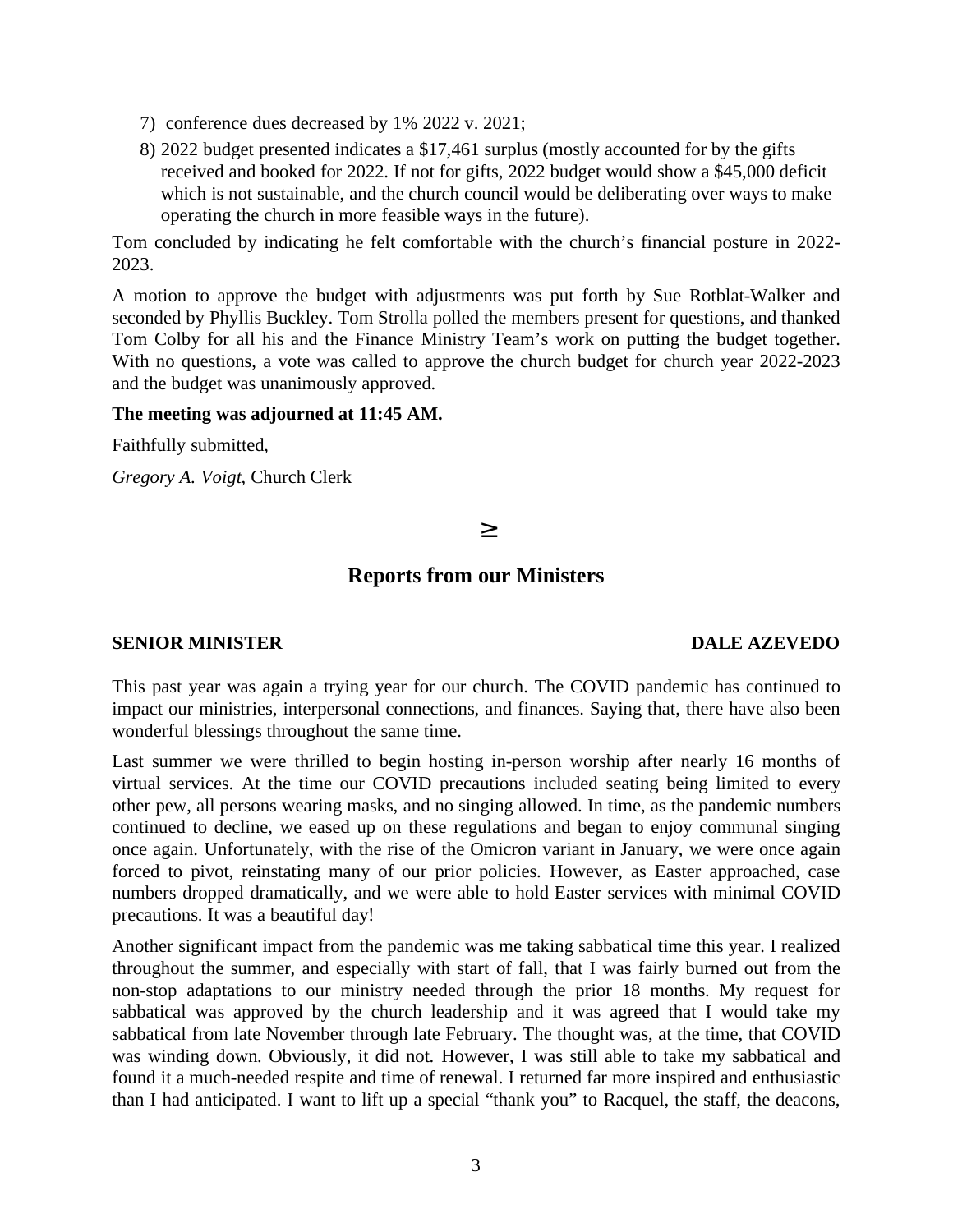and all our lay leadership for their tremendous support and work during my time away. You are all a blessing!

Speaking of Racquel, we have been blessed to welcome Racquel Ray onto our staff. Racquel began as our part-time acting associate minister following Linda Hartley's departure. When I announced my sabbatical, Racquel was asked to take on a full-time role and fill in as the solo pastoral presence during my time away. She served amazingly well and navigated both the COVID changes as well as the church's ministries with grace and faith. She has been a joy to work with. Additionally, we were able to celebrate her ordination here at BCCUCC on May 1st. What a joyous well-deserved day it was!

Continuing further along these lines, our search for a settled associate minister is progressing nicely. After taking a break through the initial year of the pandemic, the search committee resumed its work last fall. We have had a busy year of preparing the profile and working with our new Area Conference Minister. The profile should go live sometime between the writing of this report and its being published. Despite the pandemic's impact on our finances, the church remains committed to maintaining the full-time nature of this position for the foreseeable future.

Finally, I want to take a moment and look ahead at the year to come. It is clear now that COVID will remain a part of our lives going forward. However, with the development of a vaccine, it appears as though we have moved beyond the deadliest stages of the pandemic. We are learning to adapt and move forward. We have spent much of this past year re-engaging with many of our past ministries and we anticipate doing even more over the next year. We hope that periodic suspensions of our ministries will cease to be necessary going forward. We can always hope!

In the meantime, we put our trust in God and continue to do our best during these trying times. Although attendance is down due to the uncertainty of the past two years, our nucleus is strong, and we have capable leaders continuing to step up. We are blessed in so many ways that we anticipate continuing to share that blessing with our community and beyond!

#### **ASSOCIATE MINISTER (ACTING) RACQUEL RAY**

The past year certainly has been one of joys and surprises. When I joined BCCUCC in September of 2020 it was part-time for "about 3 months" as we searched for our settled Associate Pastor. Within a few weeks of starting, we learned that our Senior Minister would be taking Sabbatical from Thanksgiving until President's Day. I shifted from part-time to full-time and from Chaplain to Pastor to cover Dale's absence. And that gave me about five weeks to learn 'everything' about BCCUCC to lead us through the winter. It was challenging and we did it. I was ordained along the way on May 1, 2022!

I believe that the role of Associate Minister is not merely as a transitional step toward Senior Minister. It is a vital ministry in developing the breadth and depth of our community efforts. I support the Senior Minister's vision and serve as a partner in prayer, worship, and pastoral care. I support the congregation by serving as a partner in team ministries, family supports, education, formation, and outreach.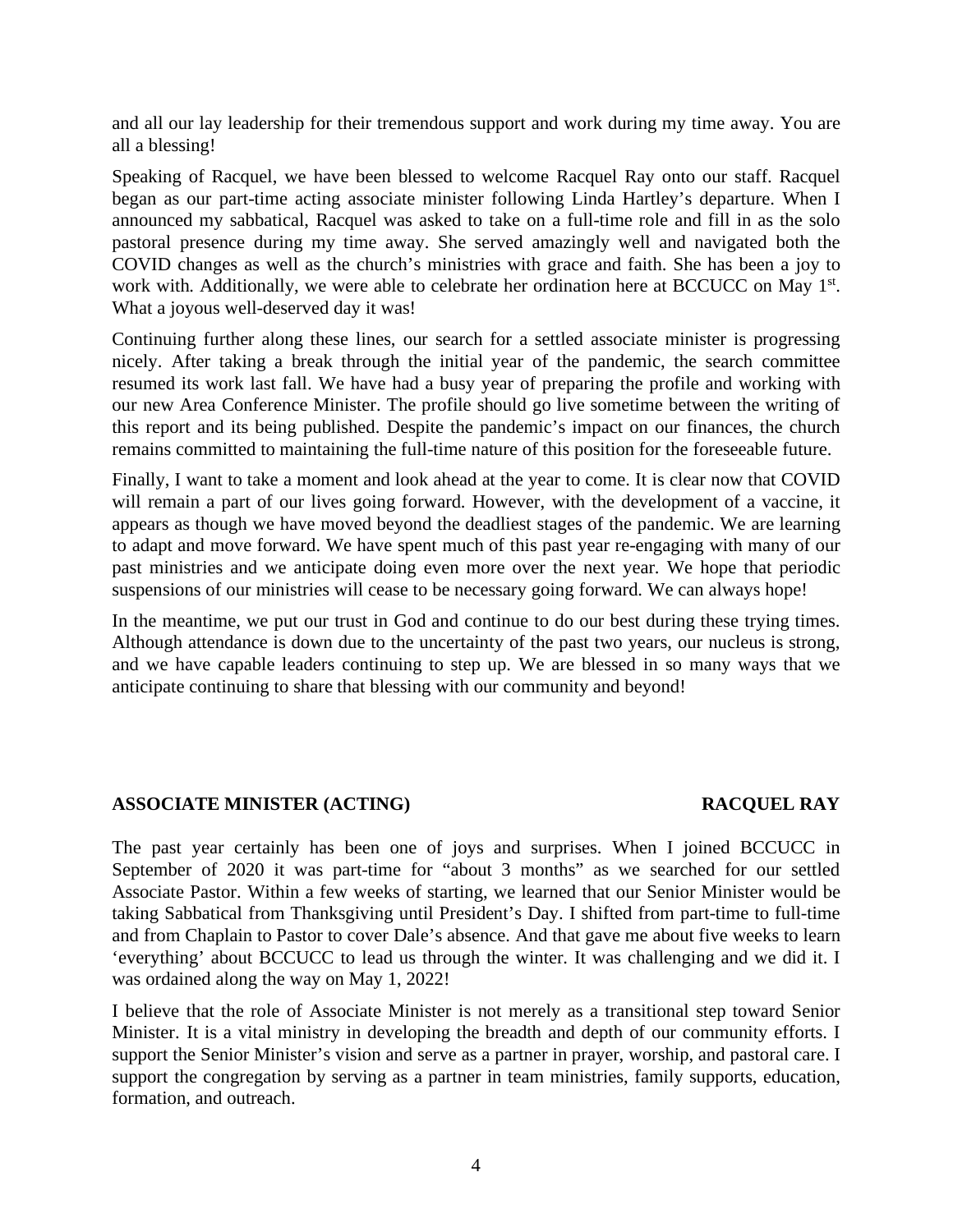One of the requests of the congregation was to restore Youth Ministry to the church. We did it. We began in Fall of 2021 meeting weekly with a short covid pause. BCCUCC Junior Youth Group has a consistent membership of 5 middle school students. The group has formed a strong bond as the 'founding members' (as they call themselves) of the restored group. As this group grows, they will be able to engage in the opportunities for O.W.L and Confirmation also.

Deacons were an integral part of our success with Dale's Sabbatical. Each Deacon Amy, Steve, Jane, Carol, Pat, Jeff, Lory, and Nancy shared the role of worship leader. Each week a 'Special Deacon' volunteered to assist with worship. As we celebrated Thanksgiving, Advent, Christmas, Epiphany, and a Baptism together we also remained fluid and flexible with changing covid protocols. Each week, our deacons made the work and worship possible. Including one very precious New Year's Baptism.

Church Staff were essential in our work throughout Dale's Sabbatical as well. Christine, Pat, Andrea, Marina, John, and Jay all coached me on BCCUCC etiquette and tradition. Things like the greenery at Advent and the Creche set-up, things like blogs and bulletins, and things like eBridge and budgets at BCCUCC were all new to me in this context. And congregational experts such a Paul Dennis and Dick McWhirter taught me about this campus.

In addition to Deacons and Staff, our Tech Team folks were amazing in helping to curate our services. They were willing, weekly, to shift platforms as needed while we pivoted with each covid transition.

With all of that support from Staff, Tech, and Deacons, I could focus on the work of the Ministry. I was able to accompany Al Butler's family through the grieving process and Al's burial. That same week, I did the same for David Gregory and his four fabulous daughters and their families. I was also available for local funeral homes and bereavement support for those in hospice care and families who lost loved ones.

I partnered with the Faith Formation and Youth Ministry (FFaYM) Team as we reestablished Youth Ministry and navigated Church School and Family Activities around covid. Andrea taught me about All Ages Worship services. The details of the FFaYM activities are listed in their report. Members of the team co-led youth groups with me. The highlight of my work with FFaYM this past year was the Christmas Story Stroll.

The Christmas Story Stroll was a huge success on Christmas Eve 2021. It was a group effort from the entire congregation with each church ministry team signing up to sponsor a 'station' of the story. As covid concerns over hosting a large crowd indoors brought us to innovative ministry solutions, our FFaYM team helped me design the stations of the Christmas Story Stroll. The stroll drew an outdoor crowd of over 150 people as they celebrated the traditional Christmas Pageant in a new way. Guests were welcomed with Christmas music and warm cider (Helfrichs, Antones), the Annunciation (Kathy S. and Jibby), Mary & Joseph (Tim, Amy, and Sophie), the Shepherds and Angels (Drurys, Helfrichs, Formans, Carol S., Violet M.), and the Nativity Scene (Forzanos, Formans, Fernandez, Bradys) and 'Silent Night' and the HUGE lit star (Colbys). Short visitors were given Christmas gift bags from Andrea. In addition, the scenery, lighting, music, and decorations were quickly set-up in the snow by many volunteers! And God blessed us with a beautiful evening of light snow and much joy!

Lent in the Labyrinth was also a sacred journey. With weekly Wednesday hour of prayer time in the labyrinth we journeyed through Lent in ANY weather. Beginning with a snowy night, we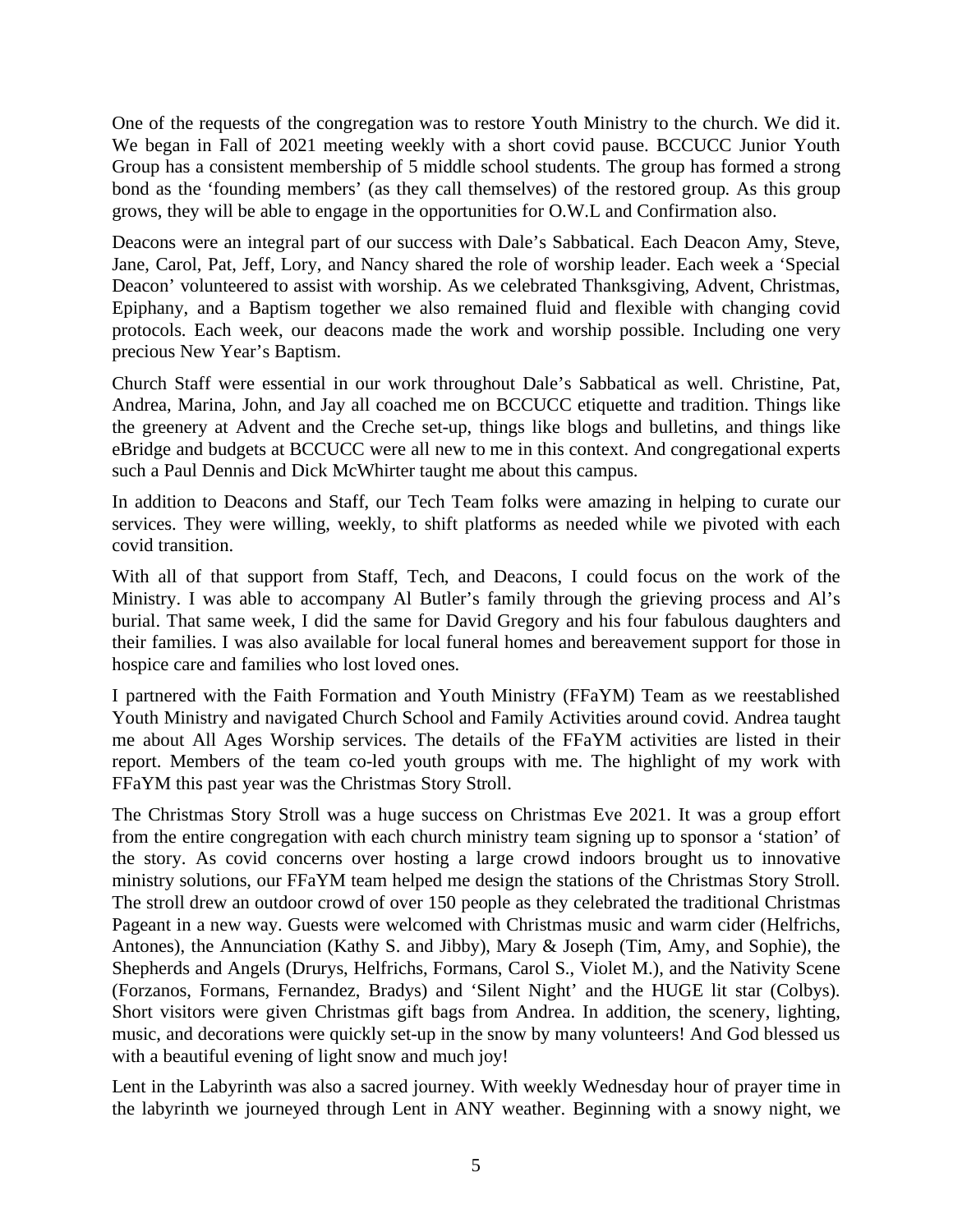watched the crocus bloom, the leaves bud, and the earth warm. Dale and I prayerfully created the Lenten programming with the ribbons and cross representing the weekly prayers of the congregation. And I was in awe of God's presence with us as the ribbons on the cross generated their own static electricity as they blew in the wind on Good Friday and Easter Day.

I partnered with the Mission and Justice Team and invited guest speakers to share the pulpit for MLK Sunday (Rev. Dr. Cynthia Smothers), from Swim Empowerment (Ray Rickman), and for Green Sunday (Rev. Emma Brewer-Wallin). The outreach ministries of the M&J Team were very successful as a result of our work. Throughout Lent I led the Environmental Justice Bible Study as we prepared for Green Sunday and the visit from Rev. Brewer-Wallen, the Environmental and Economic Justice Minister for the SNEUCC.

I worked with the Lay Visitation team. This team meets monthly to review parish concerns, check-in with homebound members, and support those in bereavement. The highlights of their work are in the Lay Visitation Team report. I am grateful that this team is available and willing to enhance our community ministry efforts! The list of concerns is updated regularly and is provided to the Deacons for flower deliveries at Christmas and Easter.

The Associate Minister has the flexibility to devote time to community outreach and fostering partnerships. I partnered with Mike Messore, Barrington Public School Superintendent and Dave Tinagero, St. Andrew's Headmaster, offering support if the schools face an emergency and with ongoing covid stress and anxiety. We partnered with other clergy as Dale and I led Sunrise Easter Service with Pastor Andrew Simon from St. James Lutheran Church. We also joined the community for PRIDE Day celebrations at Town Hall. As a Veteran and Chaplain, I partnered with Town Hall, City Council Members, volunteers, and invited Chaplain Rotunda East from the Veterans Administration Hospital in Providence for the 2022 Memorial Day Observances in Barrington. I have been invited to be a visiting chaplain to the VA hospital and to the RI State Trooper women.

Over the coming year, I hope to be considered for the settled Associate Minister position. And if I am called, my vision is to grow the church through engaging worship that is open, affirming, accessible, accommodating, and welcoming. I plan to continue growth in Youth Ministry opportunities and partnerships in the FFaYM team. I would also like to build on continuing outreach ministries with Barrington Interfaith Partners, Mission and Justice, Green Team, Deacons, Loaves & Fishes, and partner organizations.

### **Special Reports**

#### **ASSOCIATE MINISTER SEARCH COMMITTEE CHRIS BRADY**

The Search Committee for an Associate Minister for Congregational Life was reconvened and reconstituted in Summer 2021 after being suspended due to ongoing pandemic induced uncertainty. Some of the original members of the committee were unable to return so Gloria Hwang-Forzano, Vanesa Kiley and Kim Colby joined holdovers from 2020 Kim Fodor Fernandez, Jane Tonn, Chris Brady (chair) and Rev. Dale Azevedo. We worked as a team and with Rev. Patty Kogut at the Conference to update, clarify and fine tune the church profile. We will be releasing the profile and start accepting applicant profiles in June 2022.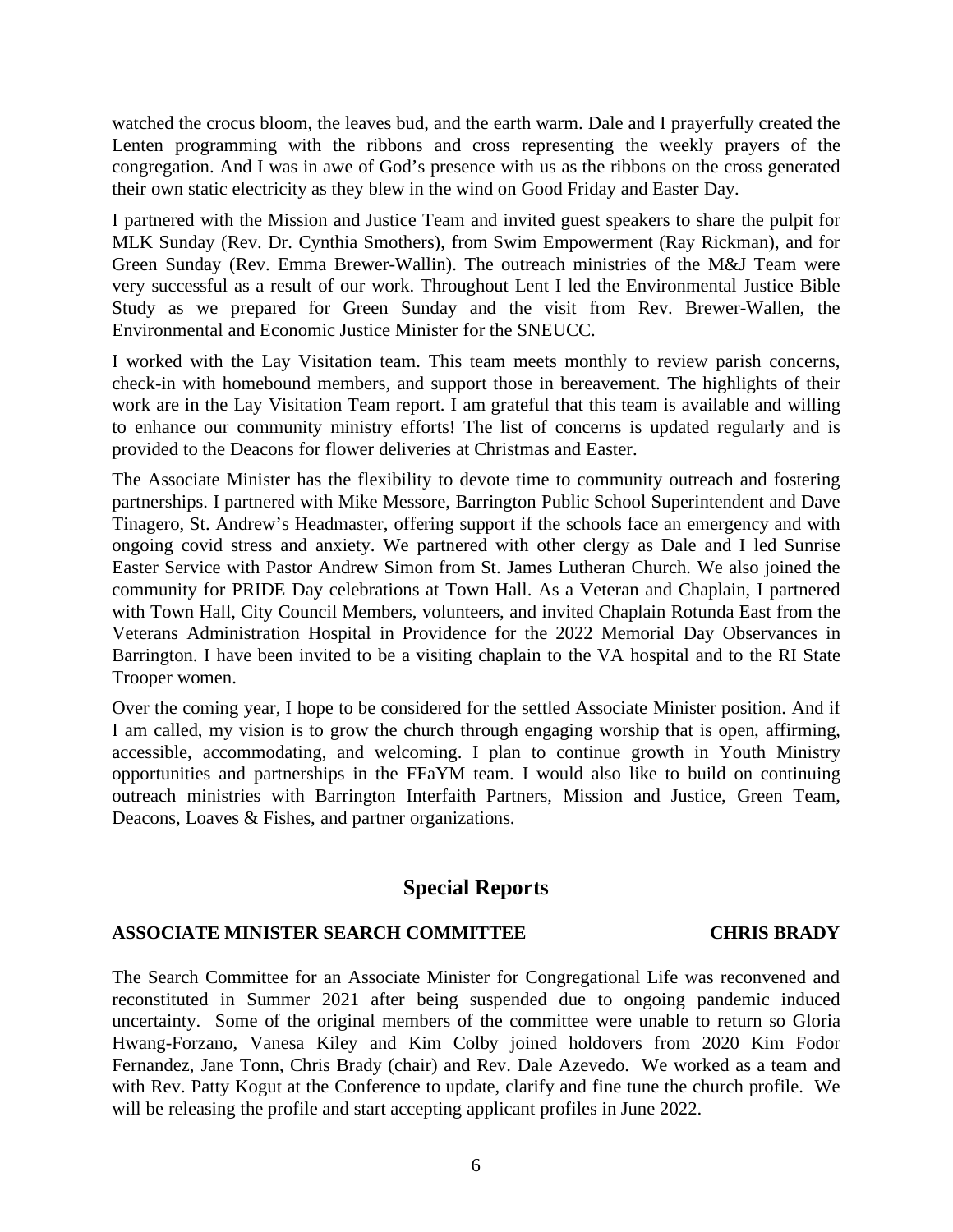### **Reports from our Church Officers**

#### **MODERATOR TOM STROLLA**

As we returned to in-person worship on June  $27<sup>th</sup>$ ,  $2021$  (and continued with online services), it has been another incredibly busy, challenging, and yet still rewarding year in the life of our church. As you read the annual reports of our ministry teams, you can clearly see the dedication and deep faith each team has it goes about its work.

The ministry of Rev. Dr. Dale Azevedo has continued to bless us. As the Rev. Dr. Linda Hartley left us in September 2021, we were again blessed by the arrival of Pastor Racquel Ray. As Dale took a much needed and deserved sabbatical in November, Racquel did not miss a beat and continued to lead us on our faith journey. She has also revitalized the youth groups. We are fortunate to have them, and we thank them for their unending faith, humor, and for challenging our faith and help us grow spiritually.

We did have highlights this year, but one of the most satisfying was the way in which so many people stepped up while Dale was away. I was not surprised to see this as this is what BCCUCC has always done. Another highlight was the Ecclesiastical Council and ordination of the now Reverend Racquel Ray. Following Dale along his cross-country journey with Jonathan (his jeep) was also a highlight. And, of course, Dale's return was a joy for all of us.

I would also like to thank the members of Church Council for their incredible dedication this past year. Your work is appreciated, as is all the work of the various ministry teams including the Associate Minister Search Committee. I would also like to thank the office staff for all the work they do throughout the year.

On a personal note, I have enjoyed being your moderator this past year and look forward to doing it again this upcoming year. While it has its challenges and difficulties, I find it to be a truly rewarding experience and I am thankful for the opportunity to serve. I continue to feel blessed to be a part of this great church and church family. We have accomplished much in this year, and we have more of God's work to do. I can't wait to see what is ahead of us. Peace.

#### **AUDITOR JOHN LOERKE**

I performed review procedures on the Church's financial records for the twelve months ended December 31, 2021. No material issues in our internal controls or report balances were noted. Internal control procedures required minor modifications to cope with COVID.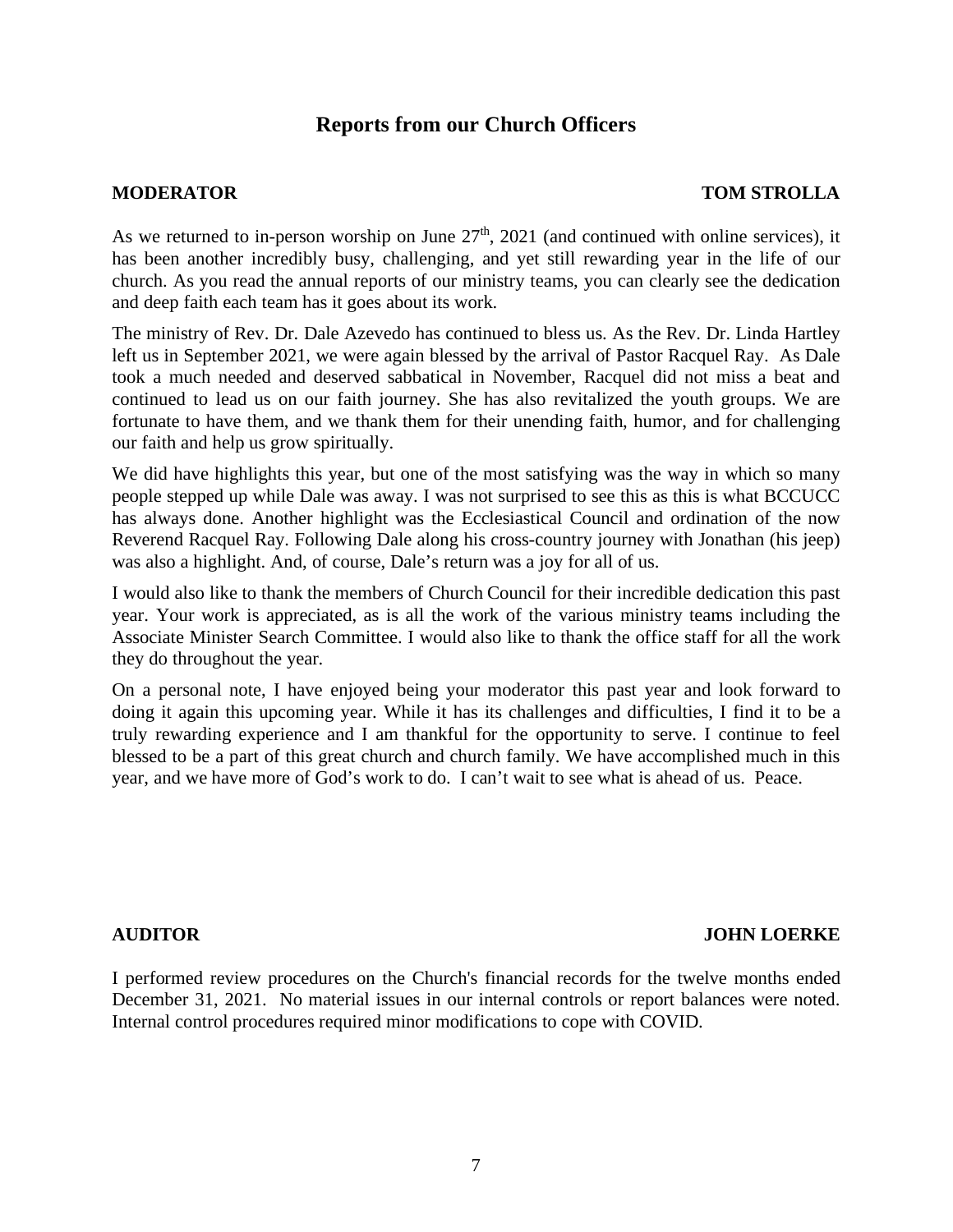#### **TREASURER LEO DRURY & BARBARA WUTH**

#### **Operations**

Better than anticipated revenue and less than expected staff expenses, in part due to reduced health insurance costs, produced income of \$17,116 (adjusted to remove PPP Loan forgiveness) compared to the budgeted deficit of \$17,374.

The key continuing revenue category, Pledge income, was 3.5% above budget. Rental income returned to normal and got a further boost from rent of the Nathaniel Road parsonage.

#### **Capital Improvements**

Sources of capital improvement funding:

| <b>Contribution from Operations</b>    | \$21,151 |
|----------------------------------------|----------|
| Carriage Sheds Project Donations       | 32,445   |
| <b>Riverwalk Landscaping Donations</b> | 21,000   |
| Interest Income                        |          |
| Total                                  | \$74,599 |

Major capital improvement items:

| Carriage Sheds Project                      | 8,206    |
|---------------------------------------------|----------|
| Riverwalk Landscaping                       | 21,200   |
| <b>Fireside Parsonage Exterior Painting</b> | 11,635   |
| Nathaniel Parsonage Boiler Replacement      | 5,650    |
| Total                                       | \$46,691 |

Memorial donations funded extensive landscaping improvements costing \$21,000 at the church end of the Riverwalk. There was a great response from the congregation for the Carriage Sheds Improvement project raising over \$32,000, of which most costs will be incurred in 2022. Transfers from Operations funded maintenance to our parsonages.

#### **Endowment**

The Endowment Fund experienced a third straight year of exceptional performance, increasing 14.7% before contributions and disbursements to nearly \$2.5 million while additions totaled \$25,072.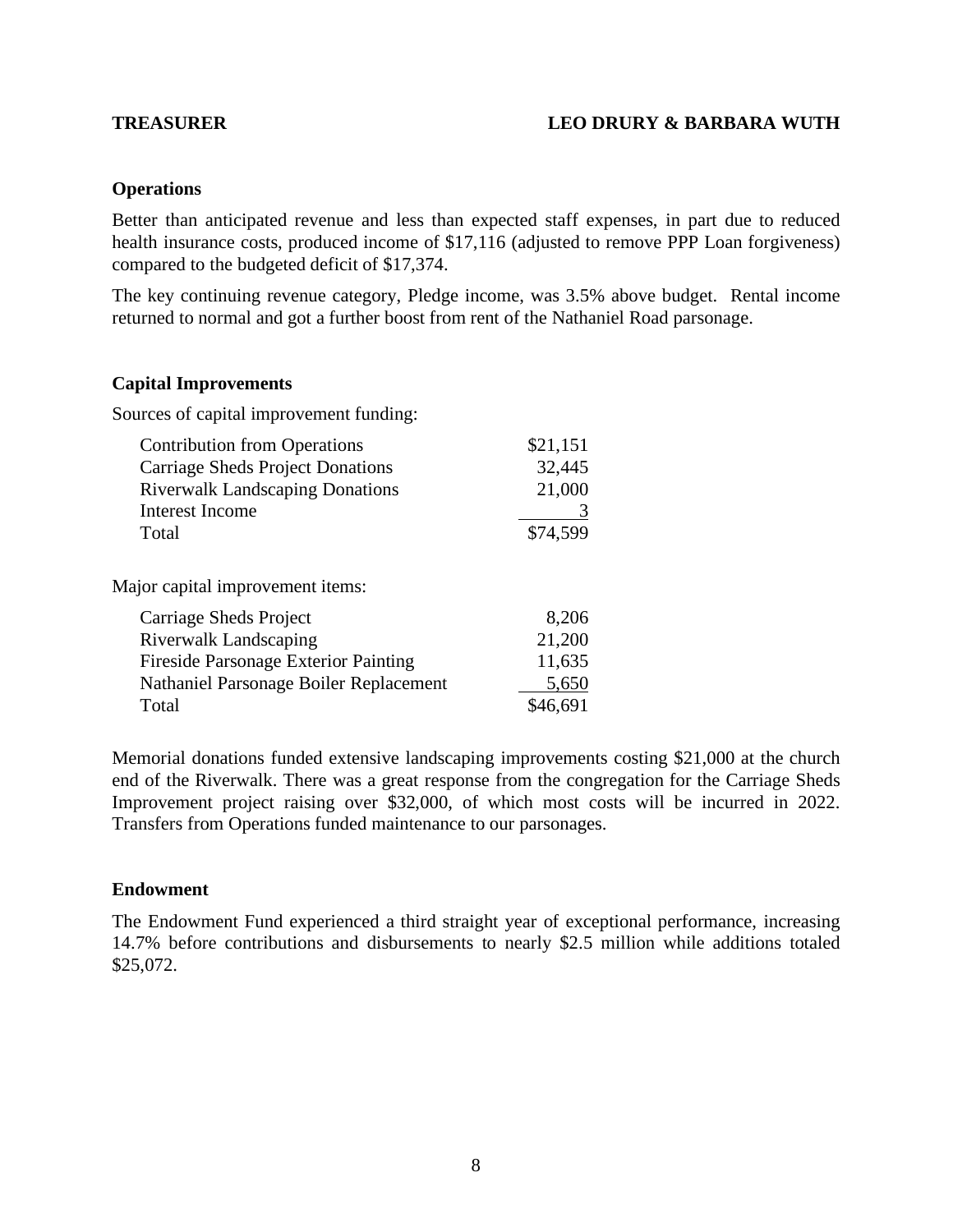### **Summary of Financial Activity and Financial Position for 2021**

|                                        |                   | Capital             |                  |                  |
|----------------------------------------|-------------------|---------------------|------------------|------------------|
|                                        | <b>Operations</b> | <u>Improvements</u> | Endowment Note A | <b>Total</b>     |
| <b>Revenues</b>                        |                   |                     |                  |                  |
| Pledges, Gifts and Offerings           | \$414,490         | \$75,949 Note B     | \$25,072         | \$515,511 Note F |
| Investment Income or Loss              | 82,612 Note C     |                     | 342,497          | 425,109          |
| Rentals                                | 21,686            |                     |                  | 21,686           |
| Other                                  | 74,811 Note D     |                     |                  | <u>74,811</u>    |
| Total Revenues                         | \$593,599         | \$75,949            | \$367,569        | \$1,037,117      |
| Expenses                               |                   |                     |                  |                  |
| Staff                                  | \$305,947         | 0                   | 0                | \$305,947        |
| Office                                 | 15,595            | 0                   | 0                | 15,595           |
| <b>Church Life/Christian Education</b> | 35,578 Note E     |                     | 0                | 35,578           |
| <b>Buildings &amp; Grounds</b>         | 98,864            |                     |                  | 98,864           |
| Capital Improvement                    | 20,000            | 48,041              |                  | 68,041 Note F    |
| Missions, Disbursements & Fees         | 36,798            |                     | 91,162 Note C    | 127,960          |
| <b>Total Expenses</b>                  | \$512,782         | \$48,041            | \$91,162         | \$651,985        |
| Change in Net Assets                   | 80,817            | 27,908              | 276,407          | 385,132          |
| Net Assets 12/31/20                    | 85,660            | 23,902              | 2,187,081        | 2,296,643        |
| Net Assets 12/31/21                    | \$166,477         | \$51,810 Note G     | \$2,463,488      | \$2,681,775      |

#### **Statement of Activities for the Year Ended December 31, 2021**

#### **Statement of Financial Position for the Year Ended December 31, 2021**

| Assets                               |           |                     |             |             |
|--------------------------------------|-----------|---------------------|-------------|-------------|
| Cash and Investments                 | \$311,104 | \$67,758            | \$2,463,488 | \$2,842,349 |
| Receivables and Other Assets         | 26,832    |                     |             | 26,832      |
| <b>Total Assets</b>                  | \$337,935 | \$67,758            | \$2,463,488 | \$2,869,181 |
| Deferred Income & Liabilities        |           |                     |             |             |
| <b>Funds for Designated Purposes</b> | 170.773   | 27,025 Note H       | $\Omega$    | 197.798     |
| Other                                | 685       | $(11,077)^{Note I}$ |             | (10, 392)   |
| <b>Total Liabilities</b>             | 171,458   | 15,948              |             | 187,406     |
| <b>Net Assets</b>                    | \$166,477 | \$51,810            | \$2,463,488 | \$2,681,775 |

#### **Notes to the Financial Statements**

- A The Endowment account balance is held in various funds 17% of which are subject to terms significantly restricting the Church's use of the principal balance.
- B Includes receipts from Operations of \$21,151.
- C Includes disbursements from Endowment Funds to Operations Investment Income of \$82,500.
- D Includes PPP Loan forgiveness of \$63,800 and Chancel of \$4,200.
- E Includes Hybrid Worship Project of \$23,174.
- F Total does not eliminate transfer from Operations to Capital Improvement of \$20,000.
- G Includes amount designated for the Shed Renovation project of \$24,239.
- H Amount is Flood and Property Damage reserve.
- I Amount is Due from Operations.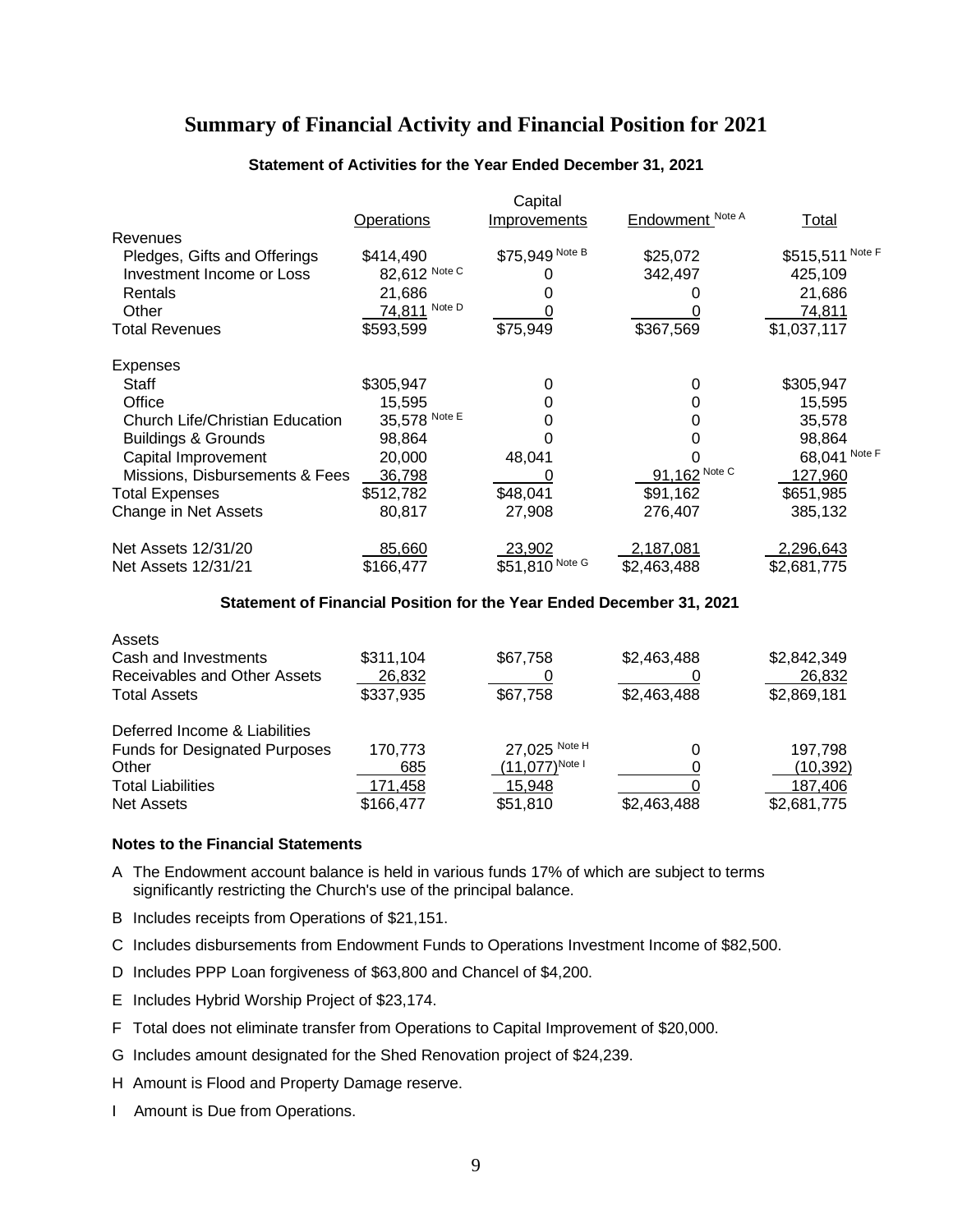Summer, fall, winter, spring, the Covid 19 Pandemic has remained with us since early 2020. Our beloved church building and educational building initially remained completely closed for more than 12 months. A new group called the Moving Forward Team met to regularly assess our community's risk of virus spread, and informed leadership and the congregation of recommended safety protocols. Worship services as well all meetings, even our Annual Meeting, were held using the technology platform of Zoom. The Worship Technology Team livestreamed the Sunday services so they could be viewed online from the church's website or through the popular social media platform of Facebook. BCCUCC used its own Facebook page and You Tube channel to both livestream and then archive the services for later viewing.

Our first in-person breakthroughs came in late spring of 2021 when small coffee hours began to be held outdoors at various member's homes, the Book Group resumed meetings at a café, and the softball team resumed practices and games. A new 'multi-platform' 'hybrid' worship service began on June  $27<sup>th</sup>$ ,  $2021$  when Sunday services returned to the sanctuary but continued to be livestreamed - giving the congregation the option to attend in-person or virtually. For those attending in person, strict protocols were put in place: face masks regardless of vaccination status, a sign-in table, seating only in every other pew, no Bibles or hymnals in pews and bulletins distributed by ushers, no passing of offering or communion plates, and no congregational singing.

Towards the end of summer 2021, the virus spread seemed to be abating somewhat and hymnals were returned to pews, and the choir though masked, returned. The education building reopened in September, but visitors had to be masked, windows and classroom doors were to be left open and 20 hours was required between groups using a particular space. Nursery care and church school returned, a kids clothes swap and the Bereavement Group resumed in-person meetings – although initially they were held outdoors. As a new variant of Covid called Delta brought more concern, four large HEPA air purifiers were installed in the sanctuary and more safety precautions returned to worship. HEPA air purifiers were also added to the Education building. Consecration Sunday in early November saw a well-attended luncheon held outside under tents beside the parking lot. Precautions were again relaxed somewhat by March of 2022, and free at home Covid tests were made available to members (supplied by the Town of Barrington)

Despite all of this, BCCUCC's goals and missions carried on, with guest speakers, collections taken for the crises in Haiti and Ukraine, and webinars on topics such as the climate crisis wellpublicized. When our senior minister Dale Azevedo was away for a three-month sabbatical, our new acting associate minister Racquel Ray quickly filled in without missing a beat. A new memorial water garden was built at the church end of the Riverwalk, and our treasured carriage sheds were restored.

Saving our carriage sheds has long been a hope for many of our members. We are so fortunate to actually have these last vestiges of early 19th century New England which were once common throughout our area. In our town, we know of only one other church, the St. John's Episcopal on County Road, which had these types of sheds. These relatively simple structures were originally constructed to protect both horses and carriages from wind, rain and snow. Ours actually were on three sides of our Meeting House: the north, east and south sides. In the early days of our Church, Sundays were often long days. In addition to providing a time of worship and prayer,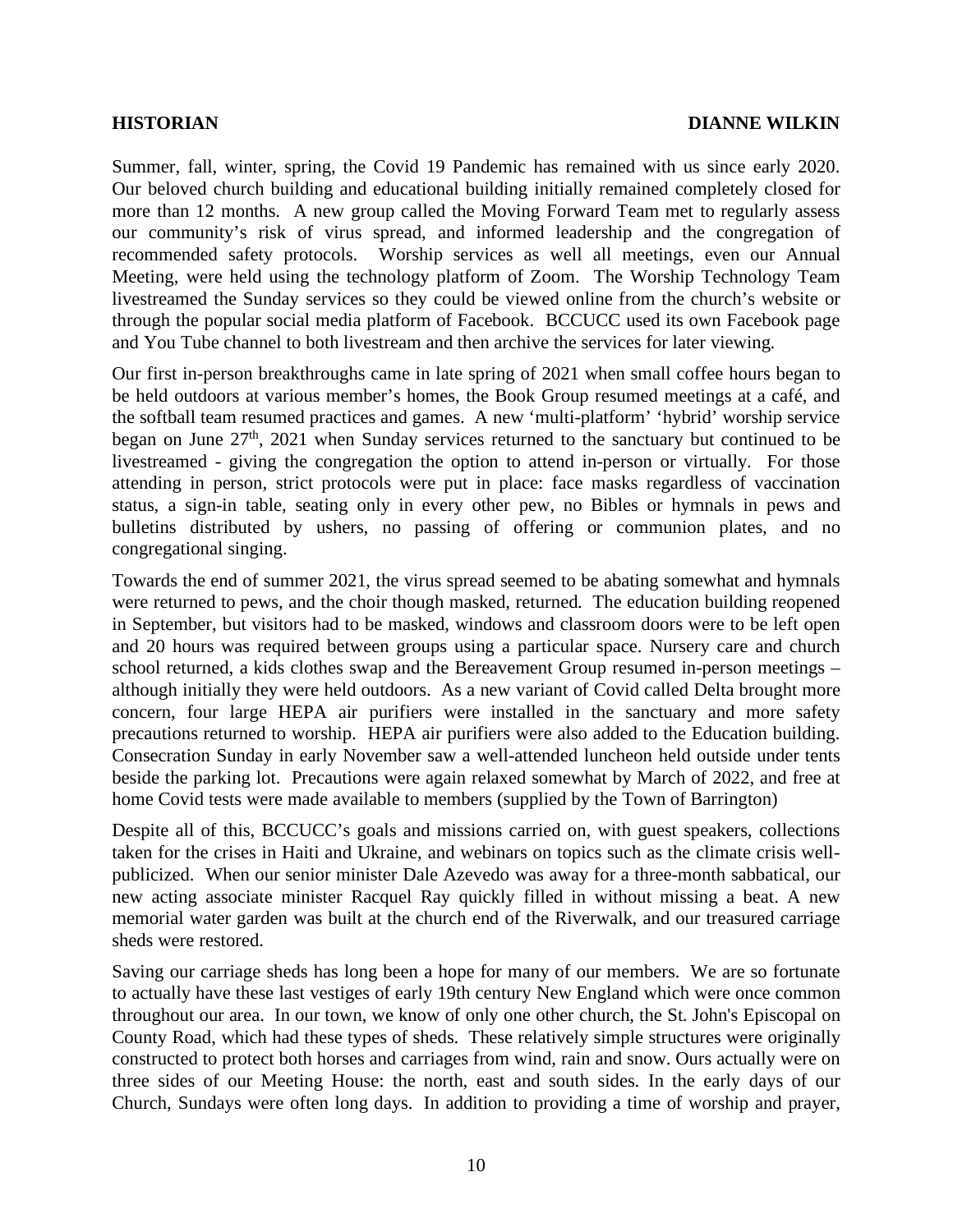they were times when neighbors met and shared news. It was not uncommon for many years for members to share picnic lunches and suppers between afternoon and evening services. Given no indoor plumbing at the time, one of our sheds facing the Barrington River actually housed a latrine which still can be seen today. Many of our sheds were owned by individual members, and we actually have a diagram listing several of the names of owners in the 1800's. These were part of an owner's estate and could be left to their heirs; others belonged to the Church and were available to all.

Historically we are not aware of how our Church fared during the Great Influenza Epidemic of 1918-19. We have found nothing to date in our records indicating how much it affected our congregation. We do know however, that World War I was just ending at that time and the virus appeared to be spreading among military personnel who were in close quarters. Indeed the virus is often said to have spread from the several military installations in and around Boston and RI, and was often accompanied by cases of pneumonia. It soon became recognized as an emerging public health crisis with fears and confusion abounding. Little was available for treatment. At different points, schools, houses of worship, movie theaters and dance halls were closed then reopened. While we do not know how many in our congregation were directly impacted, it is likely to have taken a significant toll as many lives were lost during this time.

### **Reports from our Ministry Teams**

#### **BUILDINGS AND GROUNDS MINISTRY TEAM PAUL DENNIS**

This past year the Building and Grounds Team has managed a number of new projects.

HEPA filter units were provided for the sanctuary, church office, and Education Building classrooms including the TOTS Preschool rooms.

The work to restore the Carriage Sheds was finally accomplished. Improvements included new roof shingles and painting inside and out. New siding was applied to restore the structure along the river front. The ground surface inside the sheds was re-graded and finished with new gravel.

The seawall stones were re-pointed and the entire structure was reinforced with concrete and a new concrete cap now tops the wall.

The exterior of the parsonage at Fireside Drive was painted and had wood trim repaired.

Our custodial staff, John Cordeiro and Jay Buckley, have worked hard to keep our facilities in good shape. Thanks in part to a generous donation we are moving ahead with electrical and plumbing improvements including changing over to LED lighting where possible and more efficient plumbing fixtures.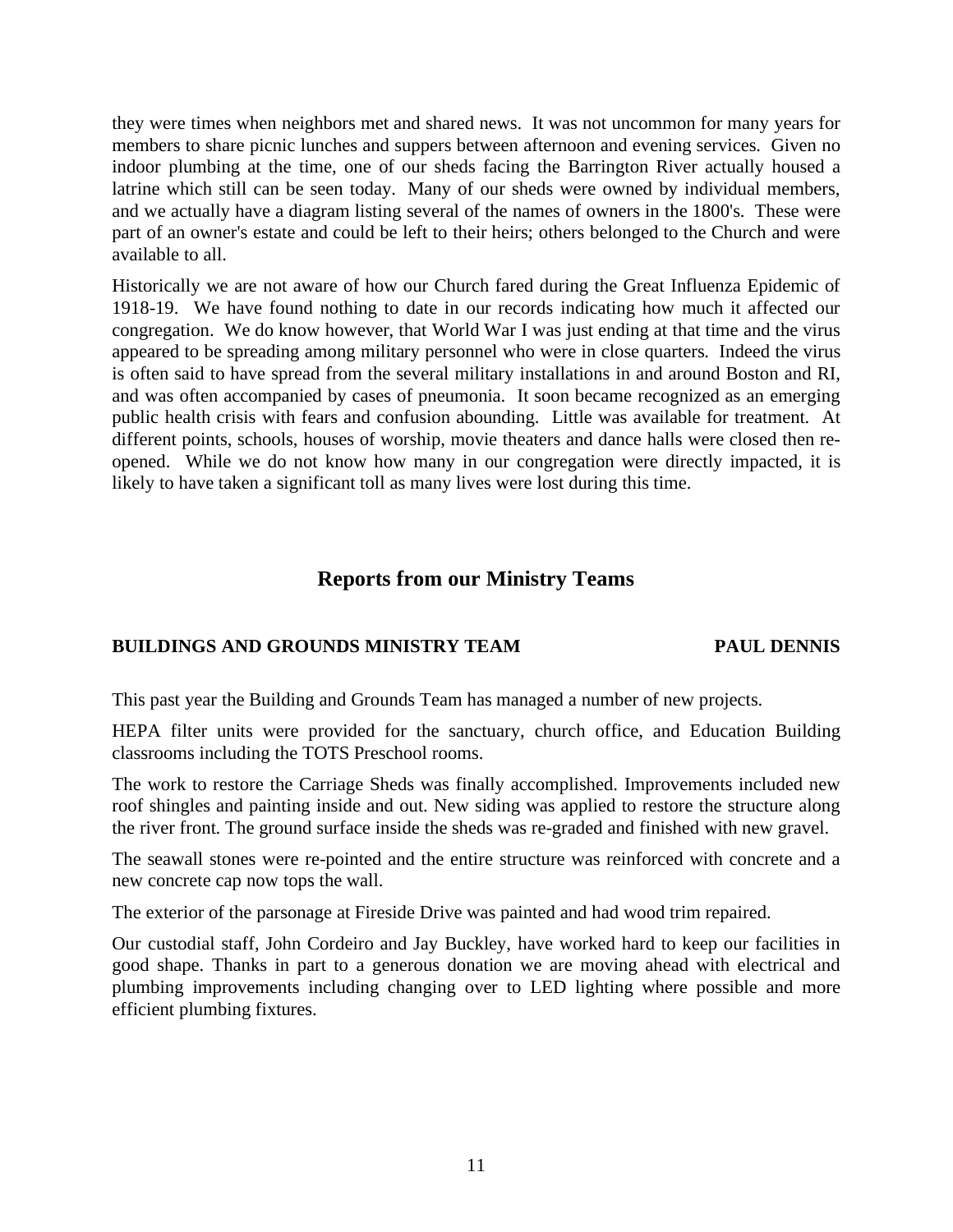#### **CHANCEL MINISTRY TEAM BETH BUCKLEY**

The Chancel Team is responsible for the weekly altar flower arrangements, care and maintenance of the sanctuary, altar cloths, communion linens, and polishing of the brass altar rails. Chancel Team is under the umbrella of the Deacons.

During the summer of 2021 we returned to worshiping in the sanctuary. This was nice for many reasons, but very nice for appreciating the fresh flowers on the altar given in memory of loved ones. This recognition is noted in the bulletins and mentioned at prayer time. After the service, flowers are given to someone experiencing a loss or recent illness, or given to those who donated them.

Two holidays are celebrated with extra flowers: Christmas, and Easter. On the Sunday before Thanksgiving we fill the altar with fresh vegetables and fruit grown in Rhode Island. We purchase these from Quality Fruitland. They are then donated to Tap-in. Altar flowers are from The Greenery in Warren.

Funding for the Chancel Team's ministry is from the donations for the Sunday flowers, \$30 per vase. For the larger arrangements on Easter and Christmas, members offer contributions to the Chancel Fund and specify loved ones for whom they make a donation. Any extra monies in the Chancel Fund are used for anything that might enhance the worship service, e.g. sound system, altar tables, etc. A project has been undertaken to refinish the chairs that are on the altar. Over the past year, Liz Rosenholm hosted our team for an organizational meeting in September. We planned our assignments for the year and discussed ways to improve our efforts to serve. We stay in touch through emails, phone calls and direct discussion on Sunday mornings.

#### **DEACONS AMY BARKAT**

What a difference a year makes. In the church year from June 2021 to June 2022 the Deacons of BCCUCC navigated back to a (some) sense of normalcy as vaccines became available and as the church opened back up! The Deacons maintained their commitment to helping serve the needs of our pastors, the needs of our congregation and the needs of our community.

This year we sustained our roster of 8 Deacons and had two great gatherings at Lory McCoy's beautiful property. These important events were marked with team camaraderie, spiritual reflection, and passionate conversation. These moments help build the connections within the Deacons and Pastors and were so welcome after pandemic time apart.

The Deacons lead our Laity service every November and this year was our return to in person Laity Sunday. Lory and I led the development of the service this year and we received *lots* of positive feedback. The goal was to try to help the congregation come together after the anxiety, uncertainties, and distance we have shared during the pandemic experience for the past 20+ months. We encouraged the congregation to reach out to each other and step up to help our community. We had two speakers from the congregation: Kathy Sullivan and Betsy Brenner. And their testimonies on why this concept of coming together is still powerful and keeps us going was very well received.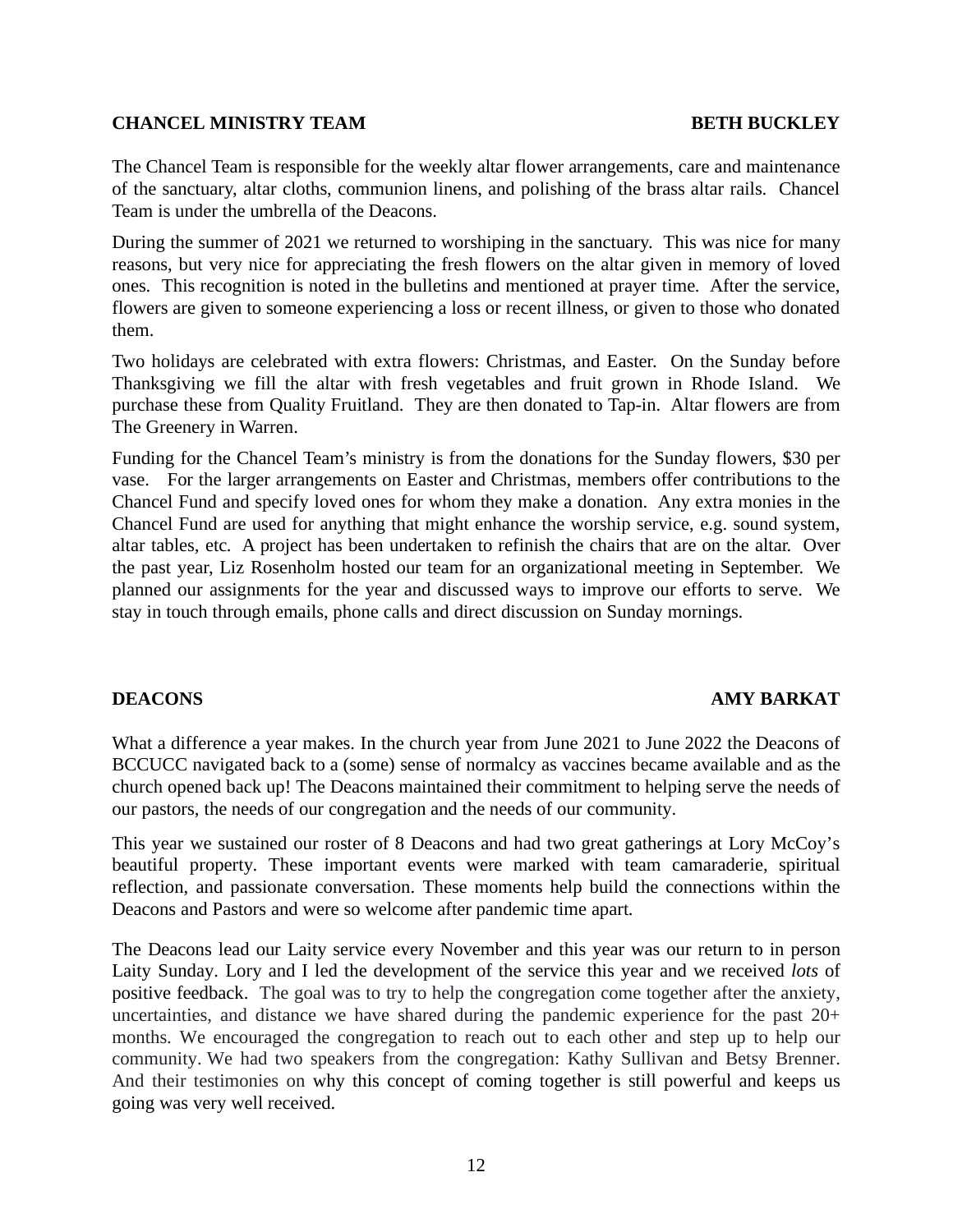We continued our tradition of delivering flowers to the grieving or shut-ins at Christmas and Easter. We continued with Valentines for college kids and shut-ins. And we also continued to lead Communion – but with a twist. Due to the pandemic, we launched the use of the prepackaged bread and juice. This pandemic safe mode of Communion is not everyone's favorite but we all agreed that continuing with the practice of communion every month was very important to returning to normal. And that applied to the Tenebrae service this year as well. Tenebrae is such a meaningful experience during Lent and while sometimes it holds light attendance – those present always comment on just how powerful it is. For next year, Deacons are thinking about new ways to promote/share what the service is all about in an effort to get others willing to try this incredibly moving moment during Holy Week.

But I would say that the biggest role that the deacons played this church calendar year was between November  $22<sup>nd</sup>$ ,  $2021$  and February  $22<sup>nd</sup>$ ,  $2022$ . This was the time that Dale, our Senior Pastor, took a much needed and deserved Sabbatical. The initial alignment on timing and support for the Sabbatical was a little bit bumpy, to be sure. It was a fast turnaround and it asked a lot of our deacons and our interim pastor Racquel. But after that initial bump it actually proved to be one of the most meaningful ways that we supported the congregation - in assisting to lead worship week after week. There was a Deacon there every Sunday supporting Racquel and the church. It was actually really reaffirming for us to step into that role and I was incredibly proud of myself and my fellow Deacons that we were able to step up.

Finally, I write this annual report having shared the news that this will be the last year I will be a Deacon. Perhaps years down the road I will return but for now I step down and I look forward to seeing what our Deacons will do next year to continue the support and growth of our pastors and our church community.

#### **ENDOWMENT MINISTRY TEAM KATE COLBY**

2021 saw relatively steady, solid gains for endowment investments. BCCUCC ended the year with a total of \$2,463,488 under management; up from \$2,187,081. Of the 2021 total, \$153,143 are designated for specific use. Rhode Island Foundation had remarkable returns of 20.5% while Ocean State Incubator Fund and United Church Funds had more modest but still solid returns of 11.8% and 9.7% respectively. Since United Church Funds' returns seem slightly out of line compared with our other 2 managers, the Endowment team will evaluate our fund selections with this manager and determine if we need to adjust allocations.

2021, endowment funds supported operations with distributions of \$82,500. Good returns on investments allowed the endowment funds to support increased budgeted distributions of \$86,500 for the year 2022. 2022, however, is shaping up to be a much more volatile year and investments have declined. All three of our managers have negative returns as of the end of April 2022. Even with this downturn, due to the gains we have seen over the past 2 years, and to some sizable donations totaling almost \$90,000, we expect to at least maintain the current level of distributions for the year 2023.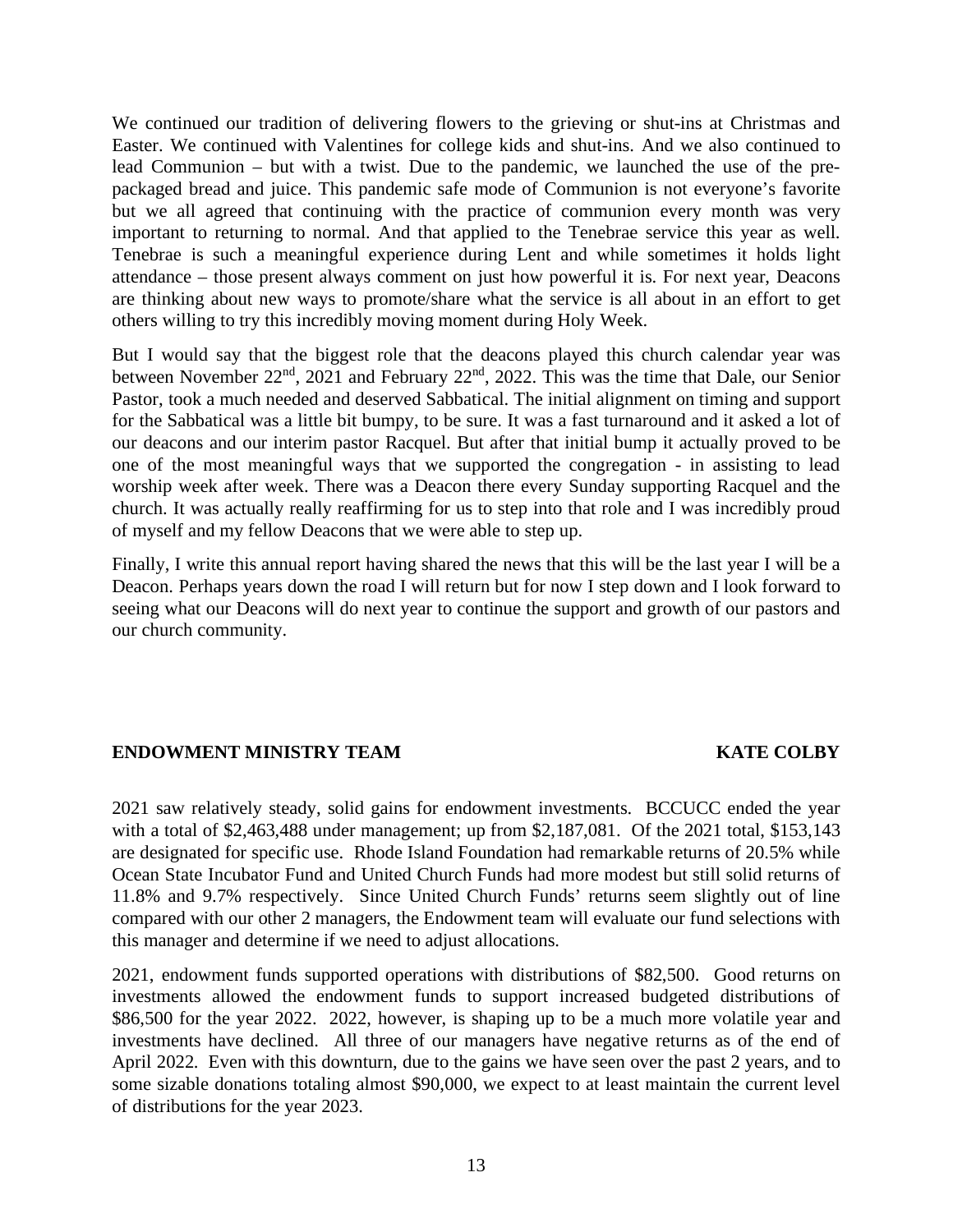The endowment team had a quiet year this year. We did communicate in September through the eBridge to give an update on the funds and to remind our members and friends of the importance and meaningful impact of the BCCUCC endowment. As COVID continues to abate and the BCCUCC congregation becomes more comfortable coming back to church services, we will revisit outreach options. Our goal is to remind members of the meaningful work our church is doing, and that gifts and/or bequests to our Endowment Funds is a viable option to help finance those important efforts.

The Endowment Team*: Kate Colby (Chair), Dick McWhirter and Seth Forman* 

#### **FINANCE MINISTRY TEAM TOM COLBY**

We started this year off with very strong income. By the end of April 2022, we had received over 55% of the pledges we expect and about half of our total expected income from all sources (gifts, endowment, rentals, special collections). Regarding the budget, note that the attached budget for 2022 reflects the adjustments made at the financial meeting in January. These changes included an increase in expected gifts, decrease in initial offerings, and a decrease in misc. income. This totaled a net income increase of \$3,300. On the expense side, there was also a net increase of \$3,300. This consisted of an increase in personnel, decrease in janitorial, and increase for special ministry initiatives. As a result of all these adjustments, there was no change to the bottom line. It is also worth noting that on the attached budget the values in the 2021 actual column are preliminary.

If we stay on track through the end of 2022, we should end up with about a \$17,000 surplus. This will add to our operating reserves making about \$180,000 in total. This reserve allows us to absorb any surprises like lost pledges, boiler replacement, roof repair, fluctuations in receipts over the year, etc. Prudent guidance for reasonable reserves for a non-profit is anywhere from 25%-50% of the annual budget. In our case, \$180,000 is 34% of our 2022 budget, a good level.

Looking to the future, we will have to make some hard decisions. The budget for 2022 was balanced largely as the result of getting two gifts that totaled over \$73,000. Without them we would have had a deficit of \$56,000. A loss like this would reduce our operating reserves to relatively low levels. Budgetary losses of this magnitude are not sustainable over the long term. Finance has started to look at this issue, but the effort to address sustainability will need to include participation from more of the church membership.

Respectfully submitted, *Tom Colby* Finance Chair, *Leo Drury* and *Barbara Wuth* Co-Treasurers.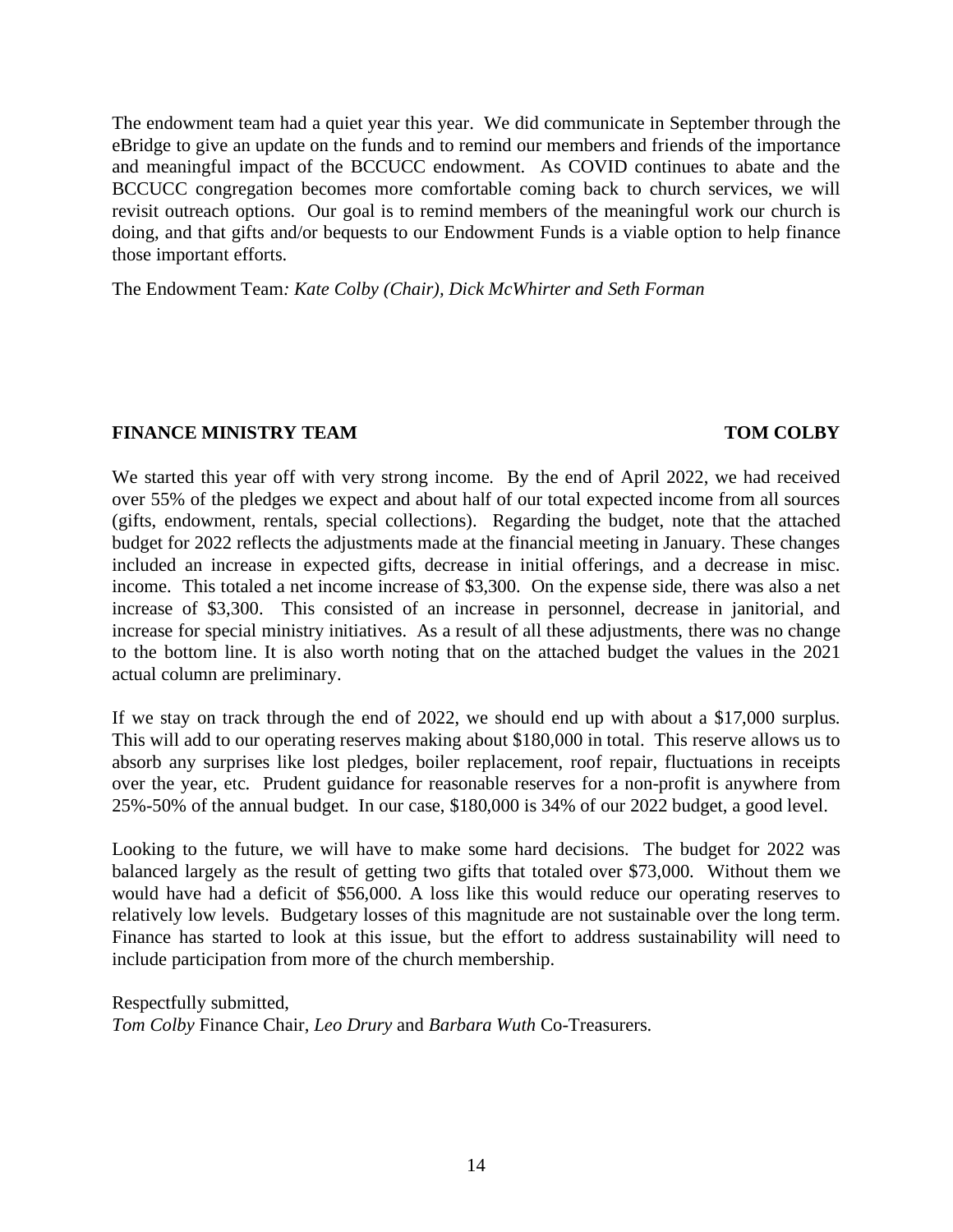### **2022 OPERATIONS BUDGET**

| Income                                                                                                            |                             |
|-------------------------------------------------------------------------------------------------------------------|-----------------------------|
| <b>Unrestricted Income</b><br><b>Total Pledges</b><br><b>Total Offering and Gifts</b><br><b>Total Investments</b> | 347,500<br>83,400<br>86,500 |
| <b>Total Rentals</b><br>Other Income                                                                              | 19,731                      |
| Miscellaneous Income                                                                                              | 1,050                       |
| <b>Total Other Income</b>                                                                                         | $\frac{1,050}{538,181}$     |
| <b>Total Unrestricted Income</b>                                                                                  |                             |
| <b>Restricted Income</b><br><b>Total Missions Income</b><br><b>Total Non-Missions Income</b>                      | 4,500<br>5,250              |
| <b>Total Restricted Income</b>                                                                                    | 9,750                       |
| <b>Total Income</b>                                                                                               | 547,931                     |
| <b>Gross Profit</b>                                                                                               | 547,931                     |
| Expense                                                                                                           |                             |
| <b>Total Personnel</b>                                                                                            | 360,788                     |
| <b>Operations</b><br><b>Buildings and Grounds</b>                                                                 |                             |
| Capital                                                                                                           | 20,000                      |
| <b>Total Church and Education Building</b>                                                                        | 44,500                      |
| <b>Total Parsonage - Fireside</b>                                                                                 | 8,600                       |
| Total Parsonage - Nathaniel<br><b>Total Insurance</b>                                                             | <u>7,150</u><br>24,520      |
| <b>Total Buildings and Grounds</b>                                                                                | 104,770                     |
| <b>Total Office</b>                                                                                               | 14,800                      |
| <b>Church Life</b>                                                                                                |                             |
| <b>Hybrid Worship Project</b>                                                                                     |                             |
| Special Ministry Initiative                                                                                       | 2,000                       |
| <b>Conference Delegates Travel Support</b><br>Marketing                                                           | 1,000                       |
| <b>Total Christian Education</b>                                                                                  | 4,300                       |
| Chancel                                                                                                           | 4,500                       |
| <b>Church Supplies</b>                                                                                            | 1,500                       |
| Deacons                                                                                                           | 100                         |
| Endowment<br>Membership                                                                                           | 100<br>980                  |
| <b>Music</b>                                                                                                      | 1,750                       |
| Stewardship                                                                                                       | 2,750                       |
| <b>Total Church Life</b>                                                                                          | 18,980                      |
| <b>Missions - General Funds</b>                                                                                   |                             |
| <b>SNE Conference Dues</b><br><b>RI Association Dues</b>                                                          | 20,909<br>2,323             |
| Loaves and Fishes Truck                                                                                           | 1,500                       |
| Missions - non UCC                                                                                                | <u>1,900</u>                |
| <b>Total Missions - General Funds</b>                                                                             | 26,632                      |
| <b>Total Restricted Missions</b>                                                                                  | 4,500                       |
| <b>Other Expenses</b><br>Miscellaneous Expense                                                                    |                             |
| <b>Total Other Expenses</b>                                                                                       |                             |
| <b>Total Operations Expense</b><br><b>Total Expense</b>                                                           | <u>169,682</u><br>530,470   |
| Net Income (Loss)                                                                                                 | 17,461                      |
|                                                                                                                   |                             |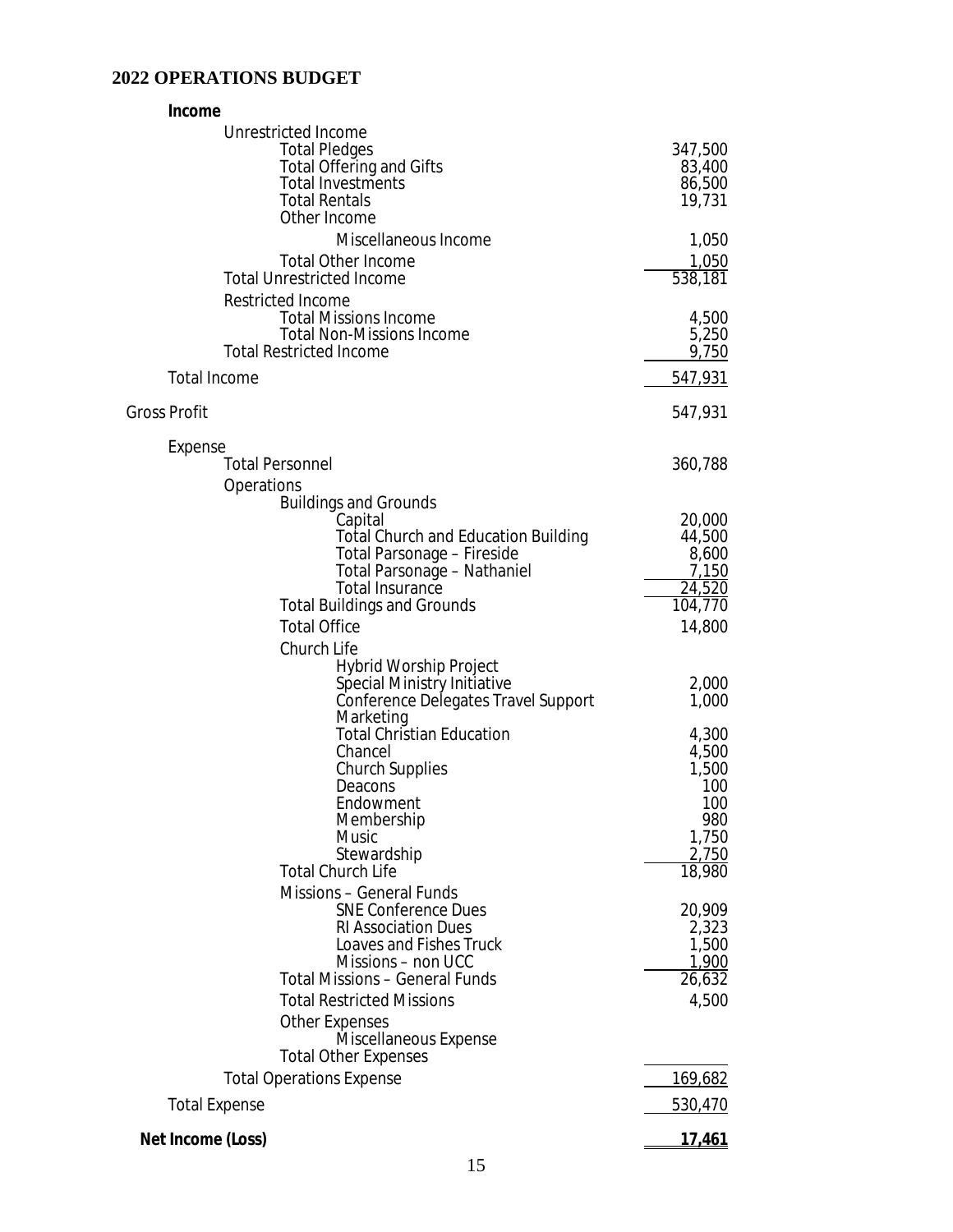#### **FAITH FORMATION & YOUTH MINISTRIES TEAM**

#### **ANDREA BULLARD & RACQUEL RAY**

This dedicated team consists of Tim Milisauskas, Kathy Sullivan, Fred Rocco, Cathleen Joachim, and Maya Kelly in partnership with Andrea Bullard and Racquel Ray. Andrea earned Certification in Faith Formation leadership after successfully completing the two-year process in 1.5 years through the SNEUCC. Racquel partnered with the FFaYM Team as we reestablished Youth Ministry and navigated Church School and Family Activities around covid. Covid concerns drew the team to advocate for air filters in the classrooms, move the Christmas pageant outdoors, and offer as many safe gatherings in innovative ways as we could.

The team provided Pumpkin Palooza, Advent Arts, Lenten Lallapaloosa, and an Easter Egg Hunt. We also had All Ages services for Open Doors Sunday, Indigenous People's Day, Advent, MLK Sunday, Green Sunday, Jubilation Sunday, Easter, and Baccalaureate. One major highlight of FFaYM this past year was the Christmas Story Stroll. Members of the team helped Racquel and Andrea curate the community-wide event. The team members co-led youth groups with Racquel ensuring the Safe Space Policy was followed for the new group. We offered an ice cream truck at Open Doors Sunday and Jubilation Sunday. We sponsored the picnic for Jubilation Sunday as well.

The team's outreach efforts were visible in the Christmas Story Stroll, Loaves and Fishes support, and the Souperbowl of Caring. The Souperbowl of Caring raised hundreds of cans of soup for TAP-IN. Kids and parents helped pack groceries for Loaves and Fishes.

The Christmas Story Stroll was a huge success on Christmas Eve 2021. It was a group effort from the entire congregation with each church ministry team signing up to sponsor a 'station' of the story. As covid concerns over hosting a large crowd indoors brought us to innovative ministry solutions, the FFaYM team helped Racquel design the stations of the Christmas Story Stroll. The team also provided gift bags and reindeer food to guests. The stroll drew an outdoor crowd of over 150 people as they celebrated the traditional Christmas Pageant in a new way.

#### **LAY VISITATION MINISTRY TEAM RACQUEL RAY**

The Lay Visitation Team meets monthly on the third or sometimes fourth Monday (depending on holidays). The team currently consists of George and Rose Marie Bolton, Helen Schall, and Laura Ward. Dale and Racquel also support the team and update the parish concerns list. We gather to pray for, share, and support the concerns of the church community. We check in with homebound members sometimes in person and often by phone. We frequently take members to lunch or to doctors' appointments and bring them to church. As the Associate Minister, I am deeply grateful for the ministry of this group as it provides additional layers of community support for those who cannot easily attend church in person. This team ensures that every member knows that they are deeply cared for by this church and are not forgotten even when they are not physically present.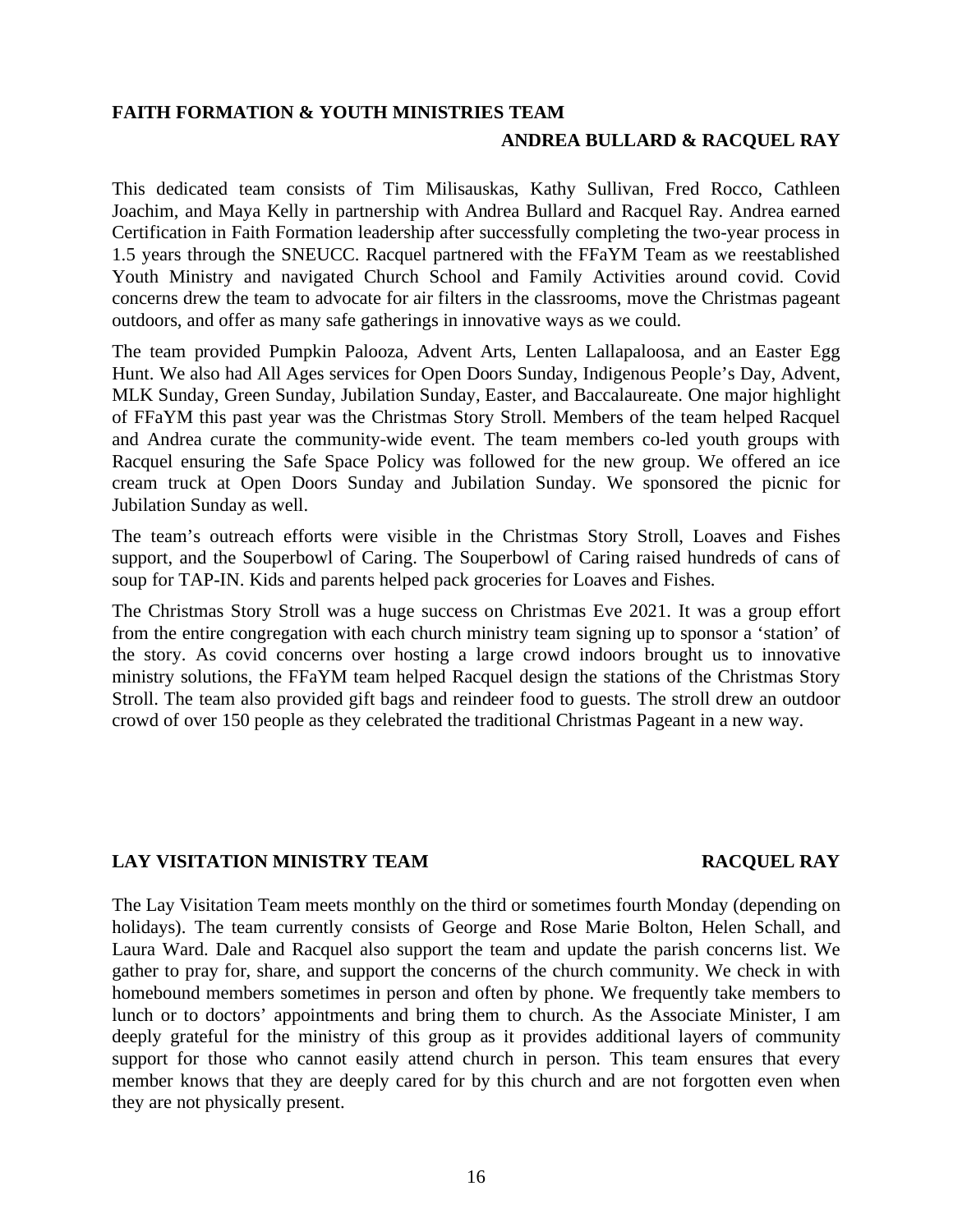During the past year, Joan Miller transitioned away from the group to concentrate on traveling, family, and her wellness. Laura Ward is beginning her participation with the group. Cheryl Muth, though not attending the regular meetings of the group, is still concerned for the congregation and is sending those beautiful cards to our church members. The list of concerns is updated regularly and is provided to the Deacons for flower deliveries at Christmas and Easter.

#### **MEMBERSHIP MINISTRY TEAM JOANNE D'ADAMO**

### *"...for I was a stranger and you welcomed me" Matthew 25:35*

The primary purpose of the Membership Team is to assist with new members to the church, and to recruit and prepare a slate of nominations for officers and ministry teams to the Church Council.

This Spring we were finally able to welcome new members in person! There was only one New Member Sunday this past year, and we were able to return to our welcoming traditions. We met the new members with a boutonniere and welcome greeting, they signed the official membership book, and photos were taken to commemorate the happy occasion. Best of all, we were able to host a Coffee hour with a Congratulations cake and lots of friendly congregation members to say hello and extend a warm welcome.

The Membership Team also assists with coordinating greeters for Sunday morning worship. We were happy to resume this welcoming tradition in the early Spring.

The Membership Team also coordinates a Senior Luncheon and a Ladies Lunch (Fall and Spring). Alas, this past year, while we gratefully saw the return to in-person worship, for much of the year, some COVID restrictions remained in place. It was not yet a safe time to host these popular social events. We look forward to the coming year to again celebrate these special gatherings of community.

The Spring is the time the Membership Team engages in its most important task - fulfilling nominations for the church officers and church ministry teams. The Team contacts people currently in positions on teams to determine the vacancies, and then engages in recruiting to fill the open positions. Typically, much of this work is done in face-to-face conversations, and most often taking place after worship at Coffee hour. Usually, for a few Sundays, a table is set up to provide information about various officer or ministry team roles. Another impact of COVID restrictions has been a slow return to Coffee Hour. While this nomination work can be conducted with email and phone calls, it's not as engaging as with in-person conversations. Also, the opportunity is missed to be able to talk with new people to interest them to consider becoming involved. We extend our grateful appreciation to those who have willingly agreed to serve on a committee for the next year or 2 year term! Much has changed in the last 2 years, but the church endures, and the important work continues!

There are openings remaining on the following Teams – Stewardship, Membership, Faith Formation & Youth Ministry, and Buildings & Grounds.

*Joanne D'Adamo* (Chair), *Libardo De Le Torre, Wendy Forman, Greg Voigt*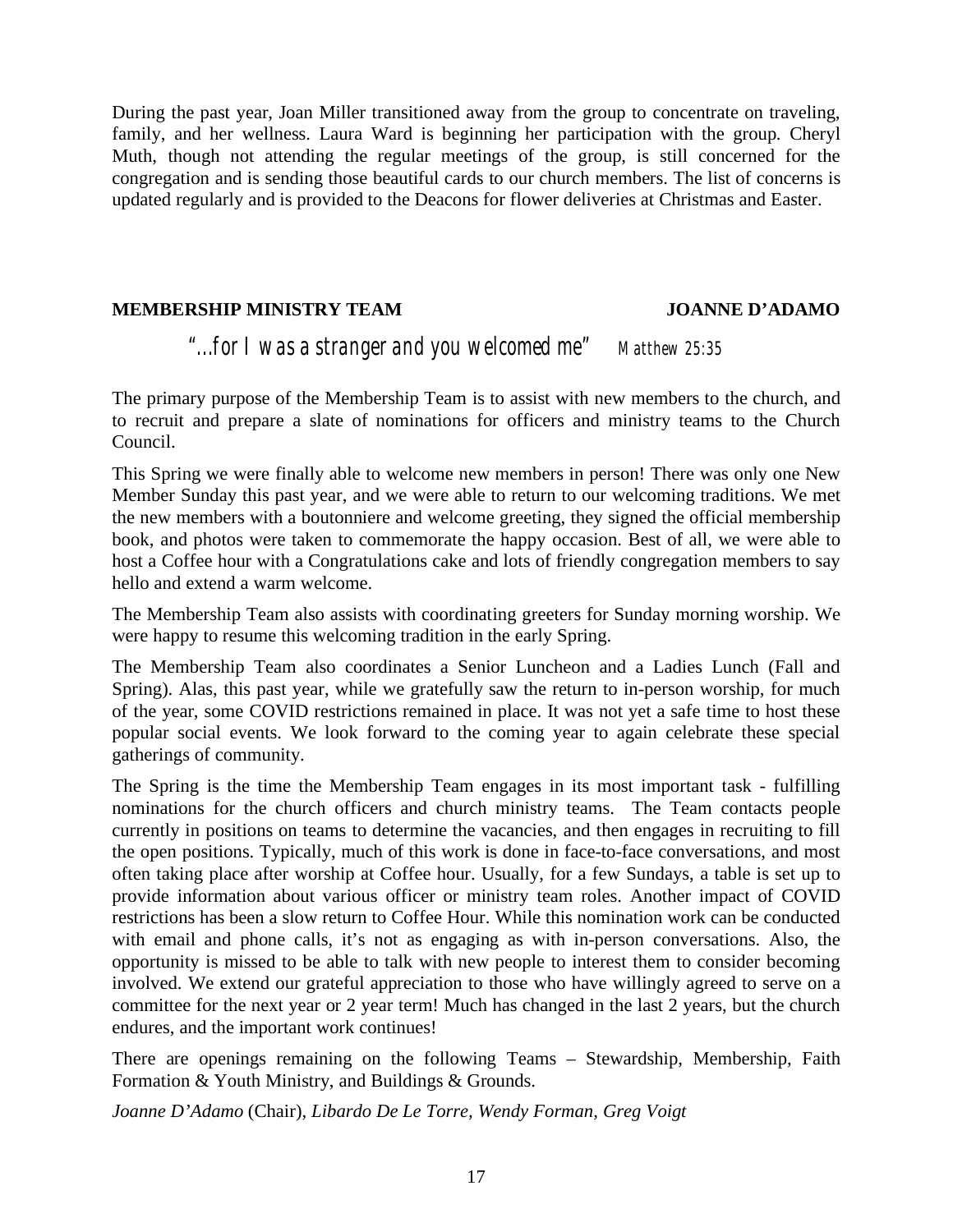### **MISSION AND JUSTICE MINISTRY TEAM HELEN SCHALL & NANCY ARENA**

The purpose of the Mission and Justice Team, as stated in the Church Bylaws, is to promote an awareness and response to local, national, and world problems. We seek to promote a more peaceful and just society by developing programs and activities focused on such issues as environmental justice and sustainability, food insecurity, income inequality, and the intersection of social and racial justice. To reach these goals we partner with other groups and follow guidance from the United Church of Christ resources to create educational and advocacy experiences, as well as opportunities for reaching out to others. In all of these instances, we hope that members of our church and wider community feel that they were invited to be participants in the mission and justice issues of the church.

Activities from May 2021 – May 2022 include:

#### **May 2021**

- Participated in a Black Lives Matter vigil organized by Barrington Interfaith Partners.
- The UCC Strengthen the Church offering was collected in May.

#### **June 2021**

- Displayed a Pride sign in front of the church in recognition of Pride month.
- On June  $4<sup>th</sup>$ , lit the front of BCCUCC in orange light for the  $7<sup>th</sup>$  National Gun Violence Day. Also encouraged members and friends of BCCUCC to participate in Wear Orange Weekend on June  $5<sup>th</sup>$  and  $6<sup>th</sup>$ .
- Published the following in the eBridge:
	- o An update on the Community Choice Aggregation from EcoRI
	- o Juneteenth articles with links for RI and UCC celebrations
	- o Information on Raising RI action in the legislature
	- o Information on the Poor Peoples Campaign

#### **July 2021**

• Published information in the eBridge on the "For the People Act" and the "Break Free from Plastic Pollution Act of 2021." Provided information on an Interfaith Power and Light film and a Creation Justice Webinar.

#### **August 2021**

• Provided information in the eBridge on a Climate Change Webinar and also on a book study at the library presented by the Barrington Equity Collective.

#### **September 2021**

- Provided opportunities to make peace flags.
- Encouraged donations to the Haiti Earthquake Relief Fund and to the UCC-sponsored Severe Storms Fund.

#### **October 2021**

- The Neighbors in Need offering was taken on October  $3<sup>rd</sup>$ , which was World Communion Sunday.
- Representatives from M&J met with Buildings & Grounds to discuss the logistics of planting a pollinator garden.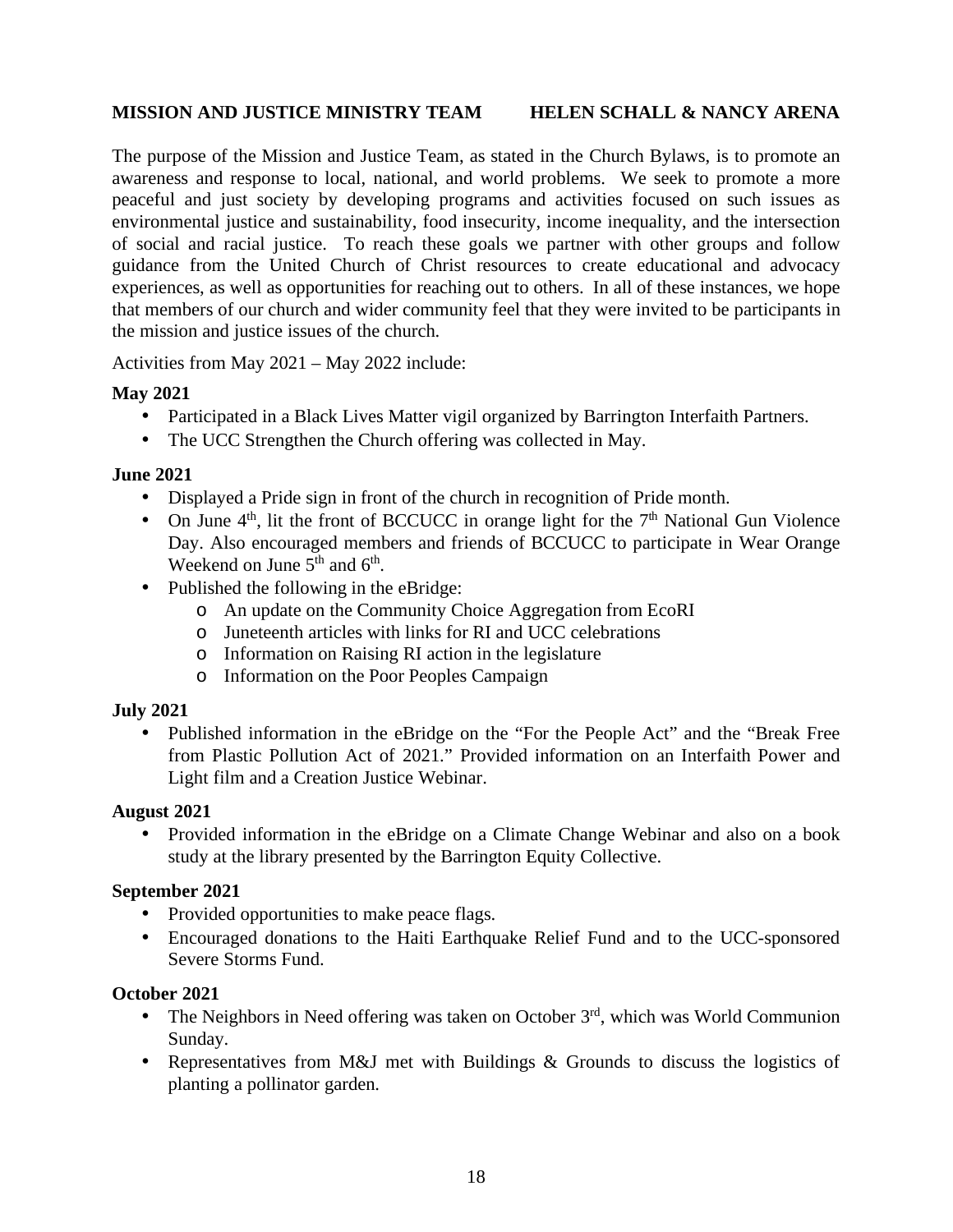- Mission and Justice requested monetary donations to TAPIN, in lieu of the customary collection of canned goods (e.g. cranberry sauce, gravy, etc.) This change was due to the pandemic.
- Published information in the eBridge on the following:
	- o United Way of Rhode Island and the Tomaquag Museum invited the community to participate in an online Community First Conversation about Indigenous Peoples' Day.
	- o Assistance needed for Afghan refugees. Dorcas International is a local non-profit who was working with resettlement of Afghan refugees.
	- o The Barrington Farm School announced that its Community Compost Program was launching a new drop-off site.

#### **November 2021**

- Mission and Justice supported two holiday donation drives. One was the Giving Tree, which assists domestic violence victims by supplying gift cards for food, gas, toys, etc. The funds raised were disseminated to clients by the Women's Resource Center. The second donation drive was the Mitten Tree. Members of the BCCUCC Knitting for Others Group, as well as members of the congregation, contributed hats, gloves, mittens, scarves, etc. In previous years Amos House and Loaves and Fishes have been the beneficiaries of the Mitten Tree. This year the donated items were given to Federal Hill House. In addition to these activities, Mission and Justice collected red scarves to promote HIV/AIDs awareness.
- Published information in the eBridge on the following:
	- o Native American Heritage Month Exhibition: Away from Home: Native American Boarding School Stories. The RI Tomaquag Museum was hosting this exhibition from 11/10/21 to 1/7/22.
	- o Members of the Barrington Community organized a donation drive for drop-off at the Refugee Dream Center in Providence. Intended beneficiaries were Afghan refugees.

#### **December 2021**

- The Mission and Justice Team focused on the delivery of the donations for the Giving Tree and the Mitten Tree. No meeting was held in December.
- The UCC Christmas Fund offering was taken on December 19<sup>th</sup>.

#### **January 2022**

- Mission and Justice began planning for our February guest speaker. Ray Rickman, Cofounder and Executive Director of Stages of Freedom, was scheduled to be at BCCUCC on February 13<sup>th</sup>. His organization raises awareness and advocates for people of color in Rhode Island and beyond. One of Stages of Freedom's programs is Swim Empowerment. This is a partnership with local YMCAs to provide scholarships and swimming lessons for children of color, who statistically drown at five times the rate of white youth.
- Mission and Justice also discussed raising money for Holy Joe's Café, which provides military chaplains with coffee to share with soldiers. Initially the decision was made to wait for Remembrance Day to request donations; however, this decision was changed in March due to the invasion of Ukraine.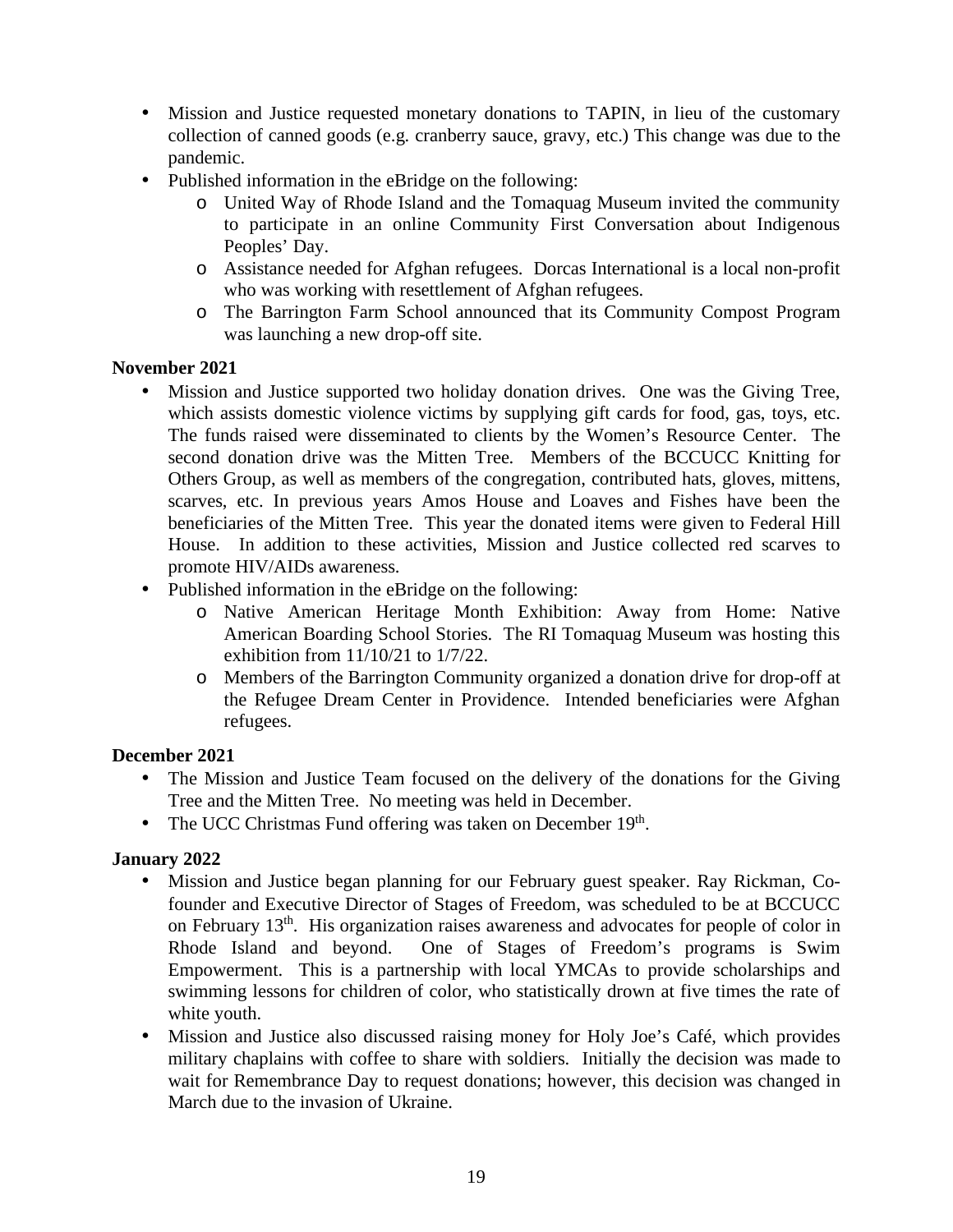• January was also Human Trafficking Awareness Month, which was highlighted in the eBridge.

### **February 2022**

- Ray Rickman was the guest speaker at BCCUCC on February 13<sup>th</sup>. His remarks were well received by the congregation, which subsequently contributed \$3,440 to Stages of Freedom. Mission and Justice discussed possible follow-up actions at our February meeting, such as sponsoring additional scholarships for the Swim Empowerment Program. BCCUCC also received an invitation from Ray Rickman to visit the African American Museum in Providence. Discussions are underway on a date for this event.
- Barrington Interfaith Partners (BIP), which includes four Mission and Justice members on its team, sponsored an educational forum on Solitary Confinement/Restrictive Housing on February 14<sup>th</sup>. BIP is advocating for legislation in the Rhode General Assembly that would limit the use and duration of restrictive housing measures at the state prison.
- Mission and Justice promoted attendance at an 8-week Environmental Justice Bible Study developed by Emma Brewer-Wallin, who is the SNEUCC Minister for Environmental and Economic Justice. The Bible Study was led by Reverend Racquel Ray of BCCUCC.
- The Barrington Farm School invited the public to a virtual tour of the creation of their Pollinator Garden on March 6<sup>th</sup>.

### **March 2022**

- The UCC issued an emergency appeal for Ukraine.
- Mission and Justice ordered a banner with the Ukraine flag to display in front of BCCUCC. Lory McCoy and Helen Schall added the words "Pray for Ukraine" to the banner.
- Mission and Justice made the congregation aware of an important giving opportunity for military chaplains, who support active-duty military personnel. Holy Joe's Café is a UCC-supported organization, which provides coffee to military chaplains to make it easier to connect with active-duty personnel. The need for such connections has escalated dramatically due to the invasion of Ukraine by Russia.
- The One Great Hour of Sharing offering was collected on March  $27<sup>th</sup>$ .
- Mission and Justice discussed plans for our guest speaker, Emma Brewer-Wallin, who will visit BCCUCC on April 24<sup>th</sup>.
- March was Women's History Month. The Rhode Island League of Women Voters and the Barrington Library sponsored a film entitled "Equal Means Equal."
- Mission and Justice discussed a possible interfaith social and racial justice initiative led by Barrington Interfaith Partners. The initiative focuses on the payment of royalties for singing spirituals in houses of worship.

### **April 2022**

- Emma Brewer-Wallin was the guest speaker at BCCUCC's Green Sunday on April 24<sup>th</sup>. After the service, members of Mission and Justice hosted a sign-up table for the BCCUCC Green Team. Several individuals volunteered to attend the initial meeting of the Green Team.
- Ramadan sign was displayed in front of BCCUCC.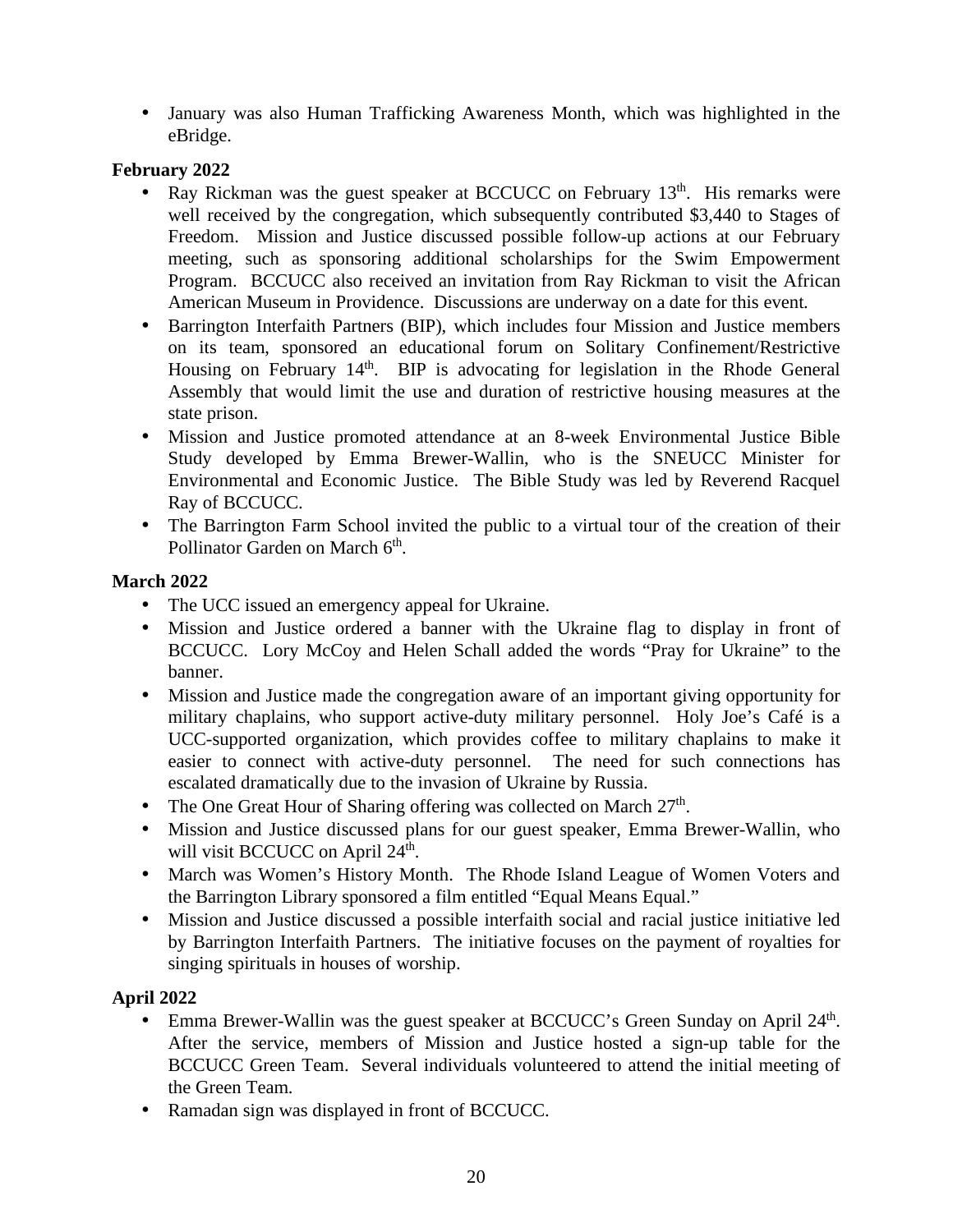#### **May 2022**

- The newly formed Green Team showed a movie sponsored by Interfaith Power and Light. The movie focused on a federal lawsuit, which was filed on behalf of several minors who claimed that their constitutional rights were violated due to the current state of the environment and the current and future impacts of climate change.
- The initial meeting of the Green Team was held on May 5. Several ideas for future action were promulgated. The Green Team will operate as a separate entity from Mission and Justice, but the two groups will work in concert when appropriate.
- East Bay Citizens for Peace sponsored a talk on May  $9<sup>th</sup>$  at the East Providence Library. The title of the talk was "Fake News or Truth: Do 750 Military Bases Abroad Make the U.S. Safer?" The speaker was George Kassis.

Financial donations were made to the following from church members and friends:

- Giving Tree  $$1,415$
- Stages of Freedom \$3,440

Financial donations were made to the following from the M&J budget:

- Haiti Earthquake Relief \$200
- UCC 2021 Severe Storms \$200
- TAPIN \$150
- Barrington Farm School \$150
- Rhode Island State Council of Churches \$150
- Higher Ground \$150
- Dorcas International \$300
- Honorarium for Ray Rickman \$250
- Banner for Ukrainian flag \$150

Thank you to the M&J team members for all their hard work and thank you to the congregation for their support.

#### **MUSIC MINISTRY TEAM PATRICIA STODDARD**

In another year of dealing with the ongoing pandemic, the music program underwent many changes depending on the situation with Covid cases. The church began in person hybrid worship services on June 27, 2021, without singing of any kind and utilizing the many video recordings of hymns and anthems from the Quarantine Choir. We returned to singing in the Sanctuary, while masking, on Sept. 12, 2021, Open Doors Sunday. The choir was very happy to be able to sing anthems again as part of the worship service. There was another period of no singing in January and February of 2022. Singing resumed in March and we gradually progressed to masks optional in the sanctuary.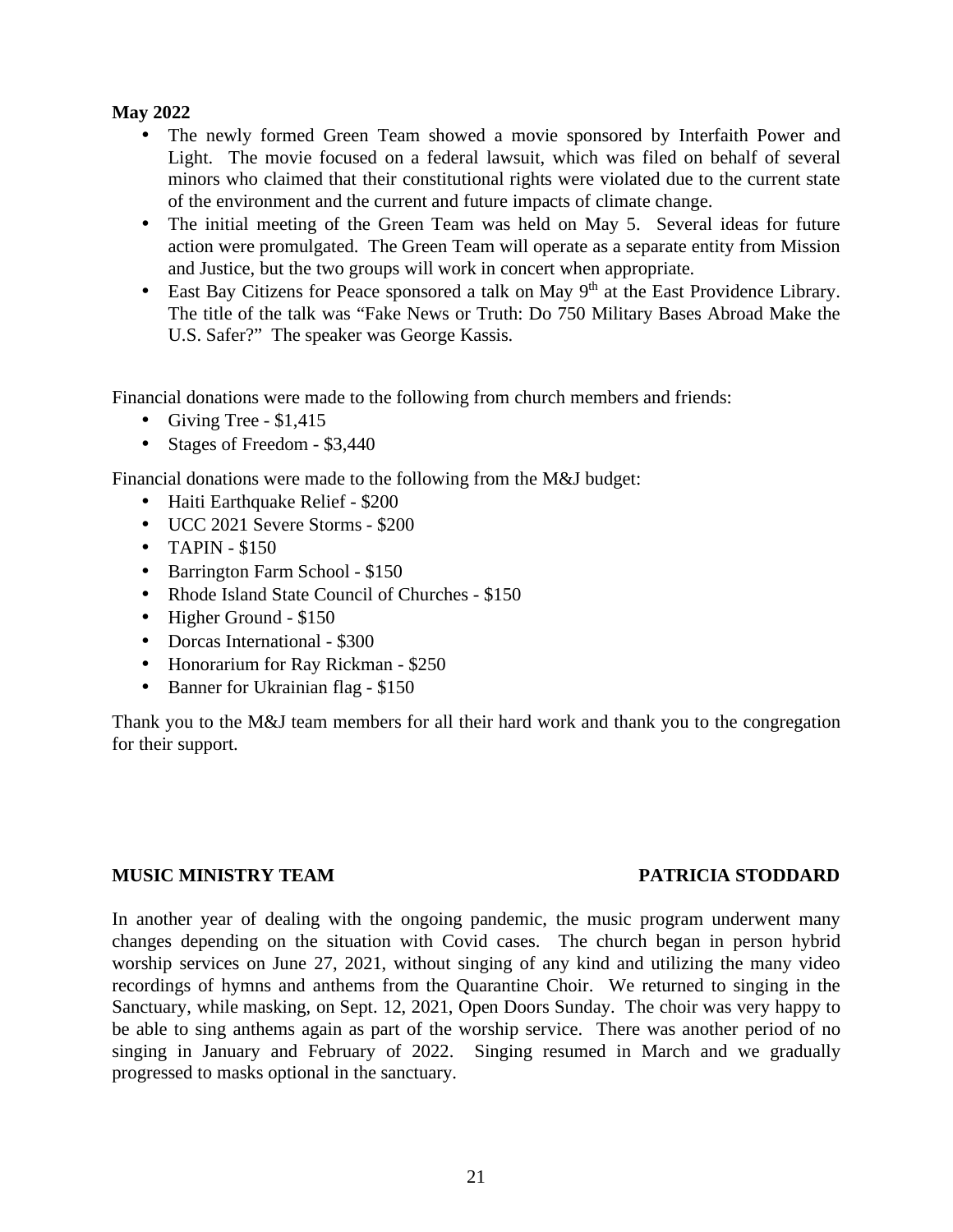Although the choir has fewer singers than prior to the pandemic, they are a dedicated group and have shared some meaningful anthems throughout the year. We are fortunate to have such good singers that share their gifts with us. Marina Zabinski continues to amaze us with her excellent skills at the piano. We've enjoyed several instrumental participants as well. We continue to be flexible as the times dictate and have been so grateful to have live music back in our worship services. We appreciate the positive feedback that we've received from the congregation this year and look forward to continuing our ministry

#### **STAFF PARISH RELATIONS TEAM KIM ZELEZNIK**

The Staff Parish Relations Team (SPRT) consists of five members. Current members of the team are our Senior Minister, Dale Azevedo, John Muth, Laura Ward, Heather Williamson, and Kim Zeleznik (chair).

SPRT offers an opportunity and place for our ministers, staff, and members of the congregation to share their thoughts, ideas, or any concerns they may have. We are a sounding board for staffparish relationships and are available at any time a need arises. We also receive and review goals from the ministers each fall and discuss how they are being met as the year progresses. During our regularly scheduled meetings, we listen to the joys and concerns of the ministers and offer support and guidance when necessary. Typically in May, our team organizes smaller teams to oversee staff reviews, in accordance with the by-laws. We try to meet one last time in June to discuss these reviews and plan for the upcoming year.

During the 2021-2022 calendar year, our team held its first meeting on 11/20/21 over Zoom. At this time, we discussed Dale's upcoming sabbatical and offered a plan of support for Racquel. Our team met again on 5/16/22 over Zoom to assign members to each of the staff reviews. These reviews will be completed and filed by the end of June. For a second consecutive year, Laura agreed to act as the liaison for SPRT and attend the Church Council Meetings held each month.

#### **STEWARDSHIP MINISTRY TEAM**

Over the past several years, the Stewardship Ministry Team has continued to modify the previously utilized New Consecration Sunday Stewardship Program. Unfortunately, there were no "official" members of the Stewardship Team this past year, which did impact our approach. Rev. Dale was able to recruit Kate Colby and Adam Grenier to assist with some of the planning, especially for Consecration Sunday. Their assistance was much appreciated! The group felt strongly about having an in-person



luncheon on Consecration Sunday so one was planned. Tent rentals were made possible by a generous donation. We were blessed with a beautiful day for early November, and we enjoyed outdoor fellowship together and delicious box lunches.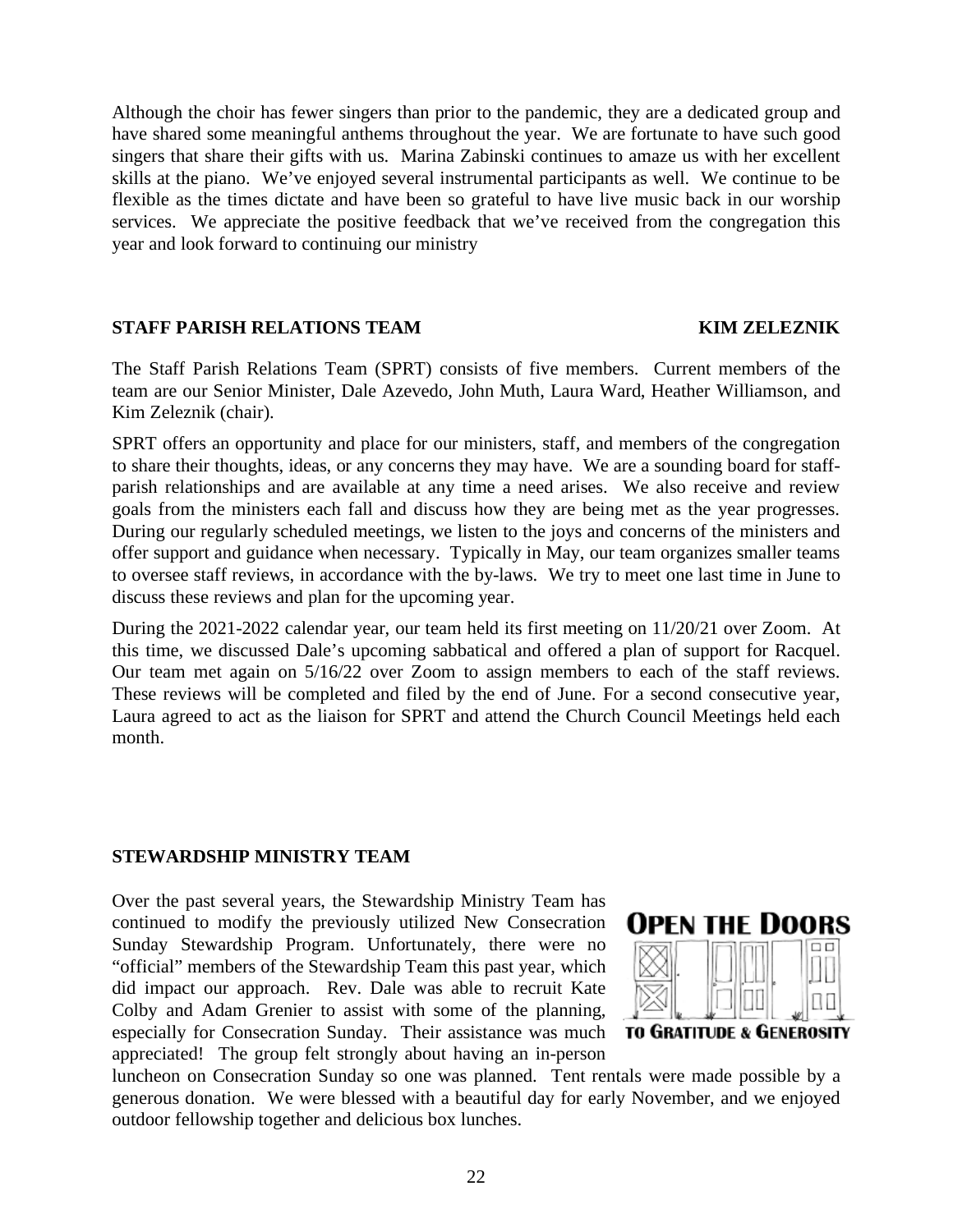This year the campaign's theme was "Open the Doors to Gratitude and Generosity".

99 Giving Cards were received prior to the budget meeting, totaling \$333,652. This is an approximate 12% decrease over the 2021 total.

Analysis of the financial commitments includes:

New commitments  $-8 = 8\%$  of the total Commitments with increase over  $2021 - 40 = 39\%$  of the total Commitments with same amount as  $2021 - 44 = 43\%$  of the total Commitments with decrease from  $2020 - 10 = 19%$  of the total Lost commitments due to attrition & other factors - 14 Three additional pledges (totaling \$6,700) were received after the budget meeting.

We appreciate the continuing commitment of the congregation to the important ministries of our church as we look forward, with hope and faith, to a better future.

### **USHERING MINISTRY BETHIA ROSNER**

We currently have a total of 14 ushers but more are needed and would be most welcome.

The year is divided into three for scheduling:

Schedule A covers September through January Schedule B covers February through June Summer Schedule covers July and August

Schedules A and B require that 4 ushers be scheduled each Sunday with one designated as captain. For the Summer Schedule only 2 ushers are needed.

Before a service, the ushers arrive early and are responsible for putting the altar flower arrangements into the brass vases, opening the shutters, lighting the altar candles, and turning on the lights in the sanctuary. They also need to check the batteries in the hand-held mikes and hearing assists and change them as needed. They hand out bulletins and seat the congregation as they arrive. They also have available large print bulletins and hearing assists for anyone who requests them.

During the service, the ushers seat any latecomers, take the offering at the appropriate time, and record the attendance.

Following the service the usher captain is responsible for putting the offering in the church safe. The ushers are also responsible for turning off the lights, closing the shutters, tidying up the pews, and finally making sure that all of the doors out of the church building are latched properly and locked.

In the event of an emergency, the ushers ensure that emergency responders can access the church if necessary and/or the congregation can safely evacuate the building.

Anyone interested in becoming an usher is invited to contact Bethia Rosner or the church office.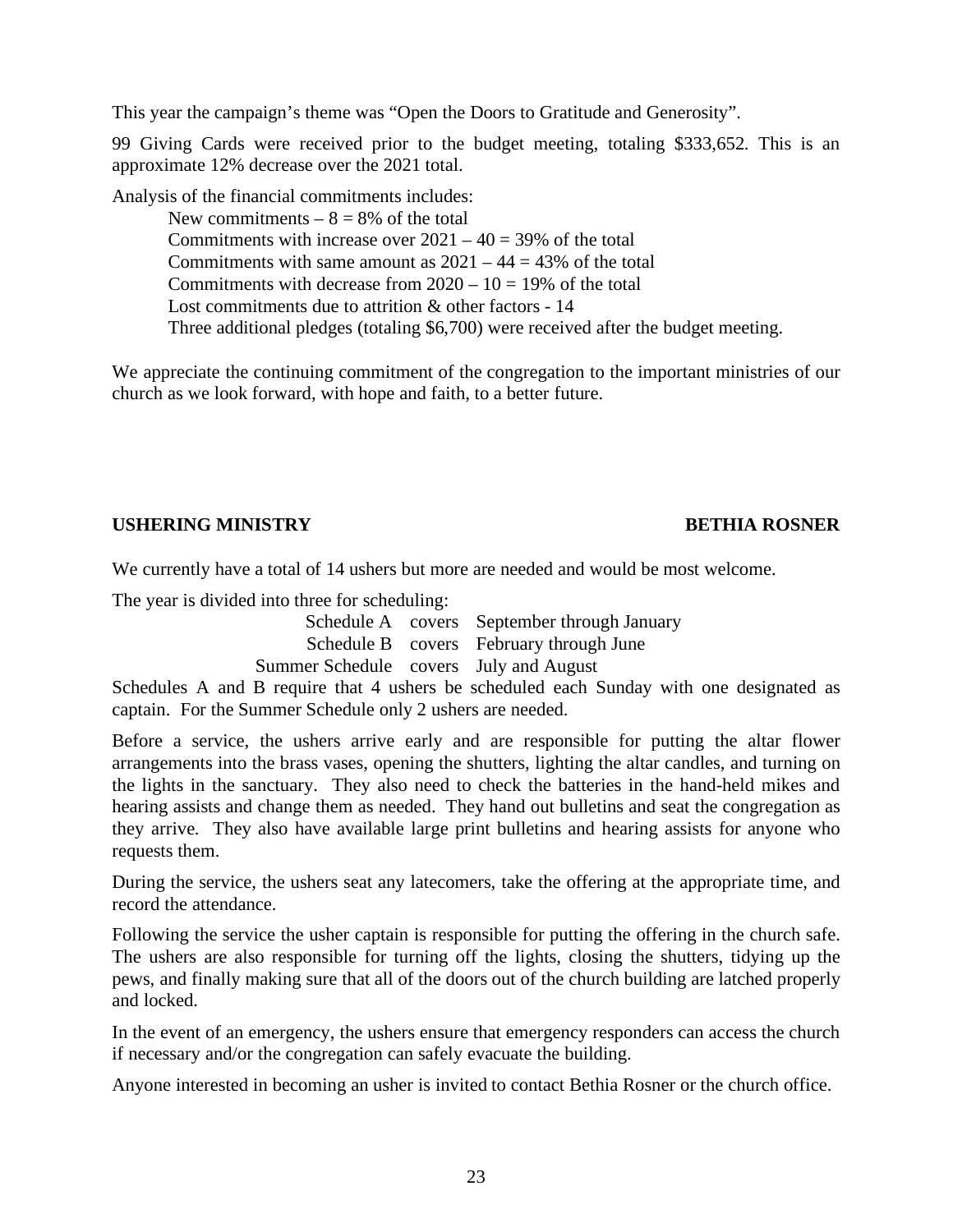#### **2022 - 2023 SLATE OF NOMINEES FOR OFFICERS AND MINISTRY TEAMS**

The slate of nominees to fill the various positions on the ministry teams and to serve as church officers is presented below.

- indicates a vacancy yet to be filled.
- Year# indicates which year the person will be serving:  $1 =$  first year,  $2 =$  second year etc. (For officer or ministry team positions - with the exception of deacons - there is a limit of 4 years serving in the same position).

Please note that under the 2014 By-Laws:

- Officers and delegates are elected annually and cannot serve more than 4 consecutive years in the same capacity.
- Members at Large and Ministry Team members serve for a one or two year term (except for Deacons) and cannot serve in the same capacity for more than 4 consecutive years.
- The Deacons serve for a three year renewable term.
- Those who serve on Deacons, Finance, Endowment, and Staff Parish Relations Teams and all ministry team chairs are to be active or associate members of this church.
- Those who serve on Buildings and Grounds, Christian Education and Youth Ministries, Mission and Justice, Membership, and Stewardship ministry teams are to be active participants in the life of this church.
- The number that appears in parentheses after a ministry team's name indicates the number of members in the group according to the 2014 By-Laws.

◊

| <i>Office</i>        | Term Expires Year# |              | <i>Office</i>                                                                                          | Term Expires                                            | Year#          |
|----------------------|--------------------|--------------|--------------------------------------------------------------------------------------------------------|---------------------------------------------------------|----------------|
| <b>MODERATOR</b>     |                    |              | <b>CHURCH COUNCIL MEMBERS AT</b>                                                                       |                                                         |                |
| Tom Strolla          | 2023               | 3            | LARGE(2)                                                                                               |                                                         |                |
| <b>CLERK</b>         |                    |              | Sam Sylvester<br>Greg Voigt                                                                            | 2024<br>2024                                            | $\overline{2}$ |
| <b>Susan Seader</b>  | 2023               | $\mathbf{1}$ | <b>CHURCH DELEGATES:</b>                                                                               |                                                         |                |
| <b>CO-TREASURERS</b> |                    |              | (5) to RI Association                                                                                  |                                                         |                |
| Barbara Wuth         | 2023               | 6            | Moderator, plus one member each from                                                                   |                                                         |                |
| Leo Drury            | 2024               | 3            | Deacons, Finance, Mission and Justice,<br>and $FFAYM - to be appointed by the$<br>chair of their team. |                                                         |                |
| <b>HISTORIAN</b>     |                    |              |                                                                                                        |                                                         |                |
| Dianne Wilkin        | 2024               | 3            |                                                                                                        | (2) to Southern New England<br>Conference, UCC (SNEUCC) |                |
| <b>AUDITOR</b>       |                    |              | Chosen from among our delegates to the                                                                 |                                                         |                |
| John Loerke          | 2024               | 3            | RI Association.                                                                                        |                                                         |                |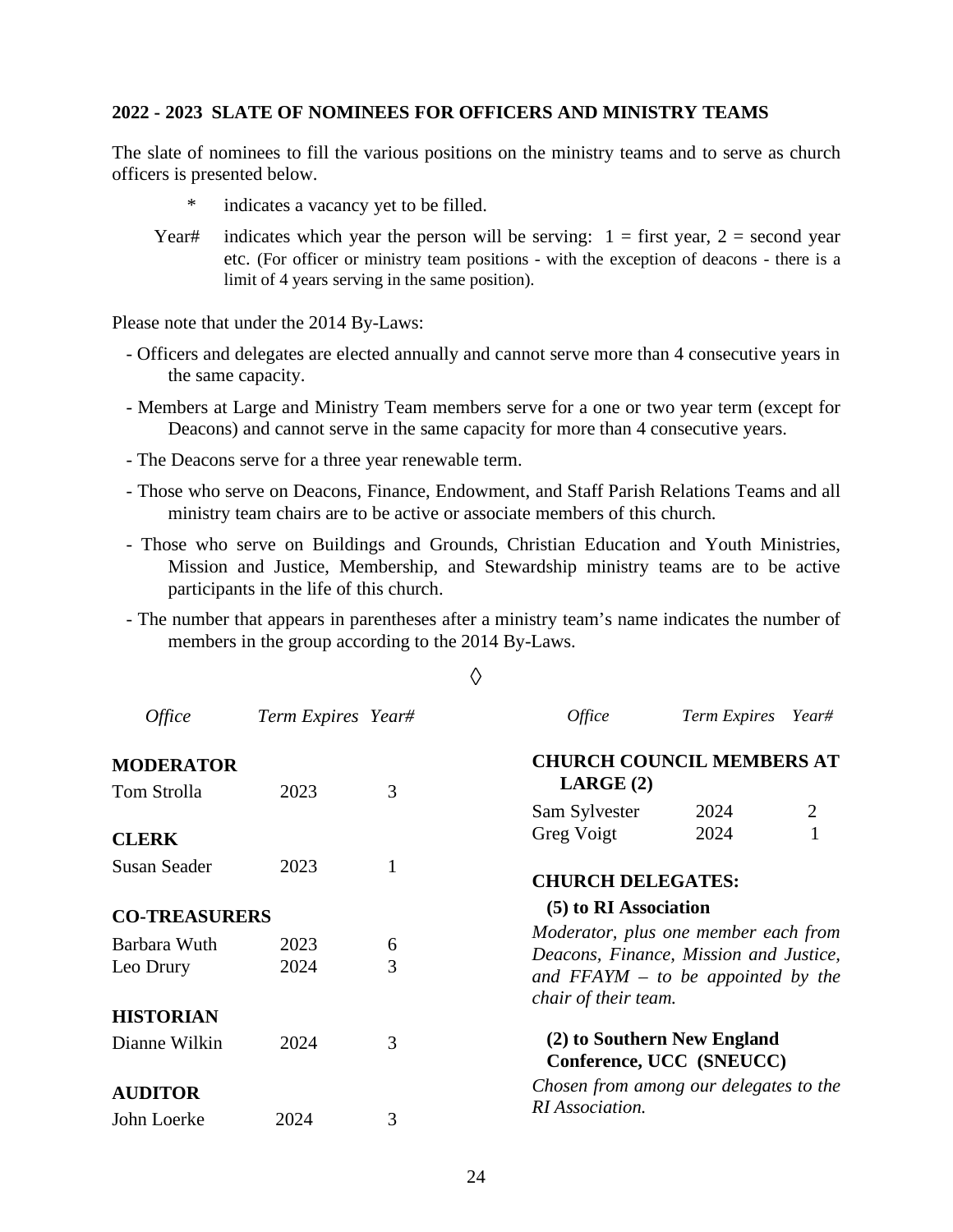#### **MINISTRY TEAMS**

#### **DEACONS (10 - 12)**

*The deacons serve 3 year terms and can serve for 2 terms (a max of 6 years)* 

#### *Term Expires*

| Nancy Arena       | 2023              |
|-------------------|-------------------|
| Lory McCoy        | 2023              |
| Jeff Stumpff      | 2023              |
| *                 | 2023              |
| Patricia Stoddard | $2024$ $2nd$ Term |
| Carol Strakosch   | $2024$ $2nd$ Term |
| ∗                 | 2024              |
| $\ast$            | 2024              |
| Steve Fodor       | 2025 $2nd$ Term   |
| Jane Tonn         | $2025$ $2nd$ Term |
| $\ast$            | 2025              |
| $\ast$            | 2025              |

*Term Expires Year#* 

#### **BUILDINGS & GROUNDS MINISTRY TEAM (8)**

| 2024 |   |
|------|---|
| 2024 | 3 |
| 2024 | 3 |
|      |   |
|      |   |
|      |   |
|      |   |
|      |   |
|      |   |

#### **FAITH FORMATION & YOUTH MINISTRY TEAM**   $(6 + \text{one }\text{with})$

|  |  | $(0 + 0)$ volumer |  |
|--|--|-------------------|--|
|  |  |                   |  |

| Kathy Sullivan   | 2024 |                             |
|------------------|------|-----------------------------|
| Cathleen Joachim | 2024 | 4                           |
| Fred Rocco       | 2024 | $\mathcal{D}_{\mathcal{A}}$ |
| Ralph Milliken   | 2023 | 1                           |
| $\ast$           |      |                             |
| $\ast$           |      |                             |
| (youth)<br>∗     |      |                             |

 *Term Expires Year#* 

#### **ENDOWMENT MINISTRY TEAM (4-6)**

| <b>Kate Colby</b> | 2024 |   |
|-------------------|------|---|
| Dick McWhirter    | 2024 | 5 |
| Seth Forman       | 2024 | 4 |
| $\ast$            |      |   |
| $\ast$            |      |   |
| ∗                 |      |   |

#### **FINANCE MINISTRY TEAM (4-6)**

| Tom Colby     | 2023 | Q |
|---------------|------|---|
| Sam Sylvester | 2023 |   |
| Vanessa Kiley | 2024 |   |
| ж             |      |   |
| *             |      |   |

**\*** 

#### **MEMBERSHIP MINISTRY TEAM (8)**

| <b>Wendy Forman</b>     | 2024 | 5 |
|-------------------------|------|---|
| <b>Sharon Sylvester</b> | 2024 | 1 |
| Miriam Duvel            | 2023 | 1 |
| Gina Helm               | 2023 | 1 |
| *                       |      |   |
| $\ast$                  |      |   |

\*

\*

#### **MISSION and JUSTICE MINISTRY TEAM (4)**

| Nancy Arena             | 2024 | 5 |
|-------------------------|------|---|
| Seth Forman             | 2024 | 4 |
| Trinki Brueckner        | 2023 | 3 |
| Lyn Cleary              | 2023 | 1 |
| Judith Titzel           | 2023 | 1 |
| Lory McCoy              | 2024 | 1 |
| Marlene Manchester 2024 |      |   |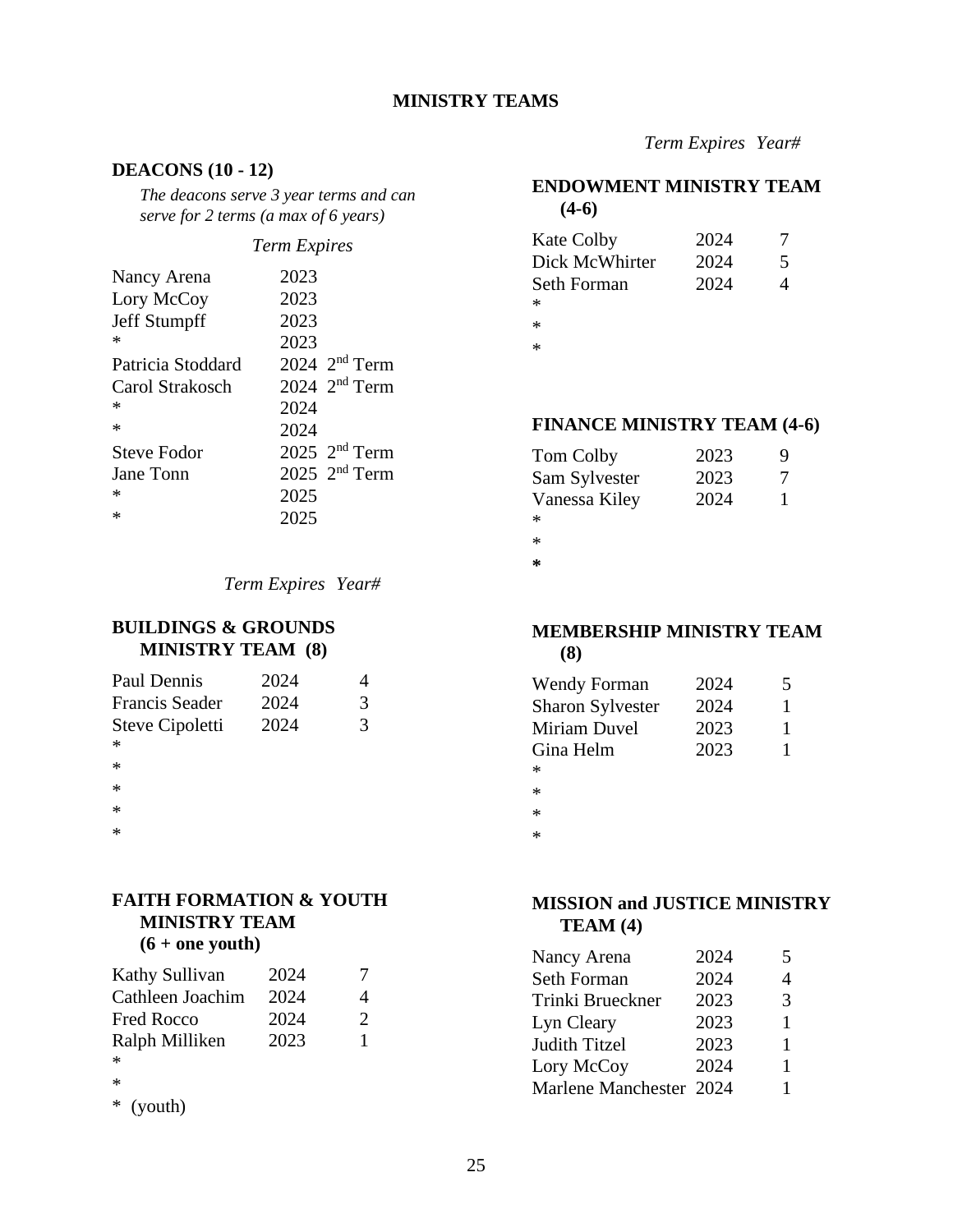*Term Expires Year#* 

#### **STAFF-PARISH RELATIONS TEAM (4)**

*This team is selected by the moderator, ministers, and deacons.* 

| John Muth**             | 2020 | x. |
|-------------------------|------|----|
| Kim Zeleznik            | 2020 | 7  |
| Heather Williamson 2022 |      | 4  |
| Laura Ward              | 2022 | 3  |

*\*\* In the Fall of 2019, Church Council decided that because all of the then SPRT members were over their term limit, one member of the team would be replaced each year instead of making a wholesale gutting of the team. Due to the pandemic this has been delayed. As the longest serving member, John Muth will be replaced in the Fall but will serve on the team until then.* 

#### **STEWARDSHIP MINISTRY TEAM (5)**

- 
- 
- \*

\*

\*

\*

\*

**DEACONS SUBGROUPS:** 

#### **CHANCEL TEAM (4)**

Bethia Rosner Liz Rosenholm Beth Buckley \*

#### **MUSIC TEAM (2)**

Pat Stoddard Heather Williamson Greg Voigt

#### **USHER TEAM (2)**

Bethia Rosner \*

#### **LAY VISITATION TEAM**

*This is a non-elected group of people and is led by Rev. Racquel Ray*

George Bolton Rose Marie Bolton Cheryl Muth Helen Schall Laura Ward

#### **WORSHIP TECH TEAM**

*This is a non-elected group of volunteers* 

Erik Ela Tom Colby Jeff Stumpff Laurie Dubel Kim Colby

#### ³

#### **FROM THE CHURCH RECORDS**

June 9<sup>th</sup>, 2021 – June 6<sup>th</sup>, 2022

This report covers the 12+ month period from early June 2021 through early June 2022. The categories shown are also requested each December for the United Church of Christ Yearbook Report (see page 28).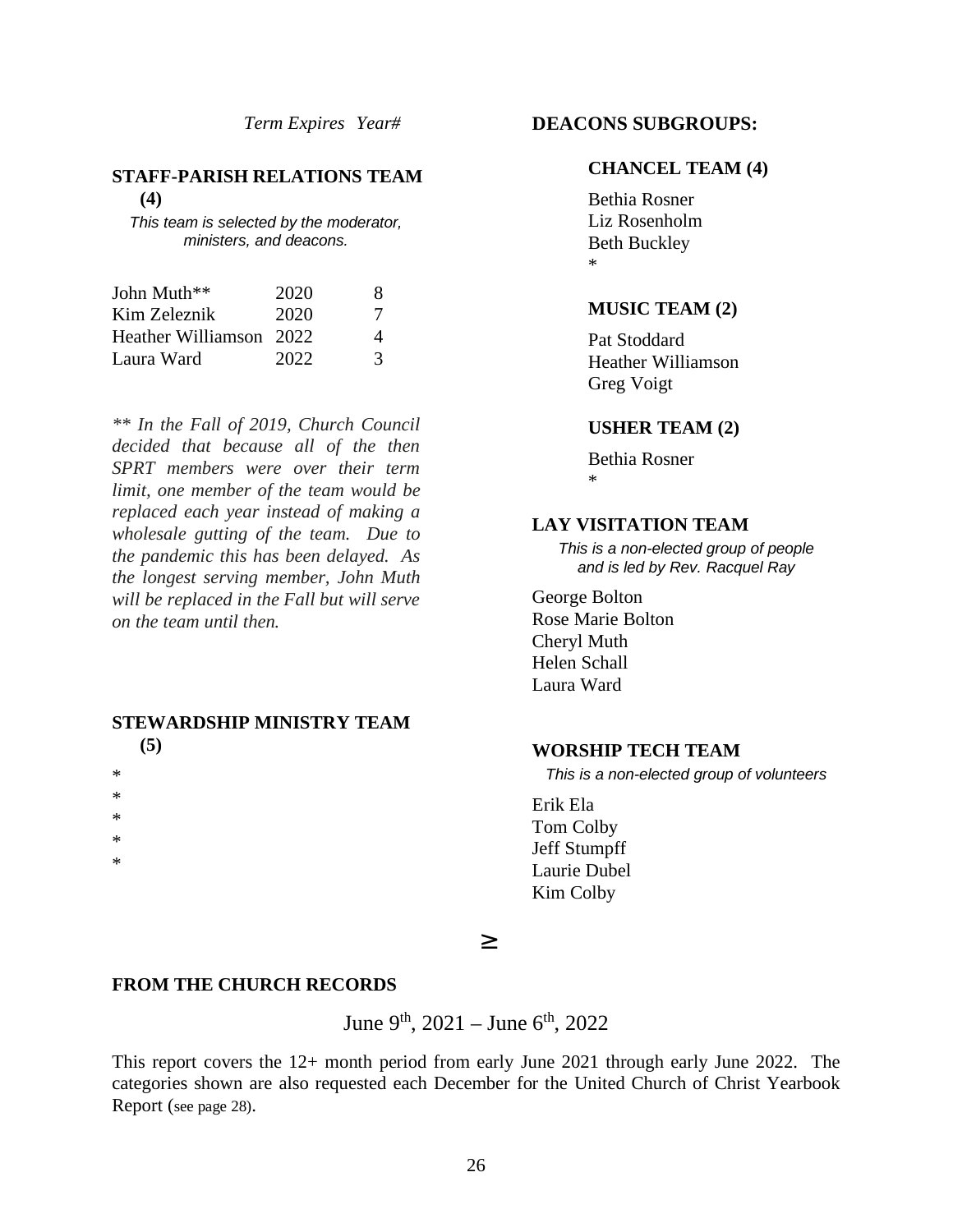#### **NEW MEMBERS (3)**

5/1/22

Abigail Canto Barbara Lee Frank Lee

#### **CONFIRMATIONS (0)**

#### **MARRIAGES (1)**

Alexander P. Robertson III and Michelle R. DeRoche

#### **BAPTISMS (5)**

#### **Infants and Children**

**Adult (0)**

Jackson Ray Gomes Luca Peter Romano Madison Marie White Ivy Jo Jablonski January Marie Thornsbury Plante

#### **DEATHS (12)**

#### **Members (9)**

Mary Kutcher Lois McCartney John Faulhaber David Gregory Joachim Weissfeld Eleanor Beaver Albert Butler Diane Todd Peter Weldy

#### **Others (3)**

Grace McKinlay Loran Fairfield Harold Gallant

³

ACTIVE MEMBERSHIP AS OF JUN 8<sup>TH</sup>, 2021 was 275 (Number reported in 2021 Annual Report)

Between June 9, 2021 and June 6, 2022 the following changes occurred:

| Additions to Active Membership (3) | Losses to Active Membership (35) |
|------------------------------------|----------------------------------|
| 0 - Confirmation                   | 9 - Death                        |
| 3 - New Members                    | 0 - Transfer Out                 |
| 0 - Return to Active Membership    | 26 - other reasons (moved away,  |
|                                    |                                  |

#### were inactive, etc)

#### **ACTIVE MEMBERSHIP AS OF JUNE**  $6^{TH}$ **, 2022**  $275 + 3 - 35 = 243$

*(see next page for further explanation)*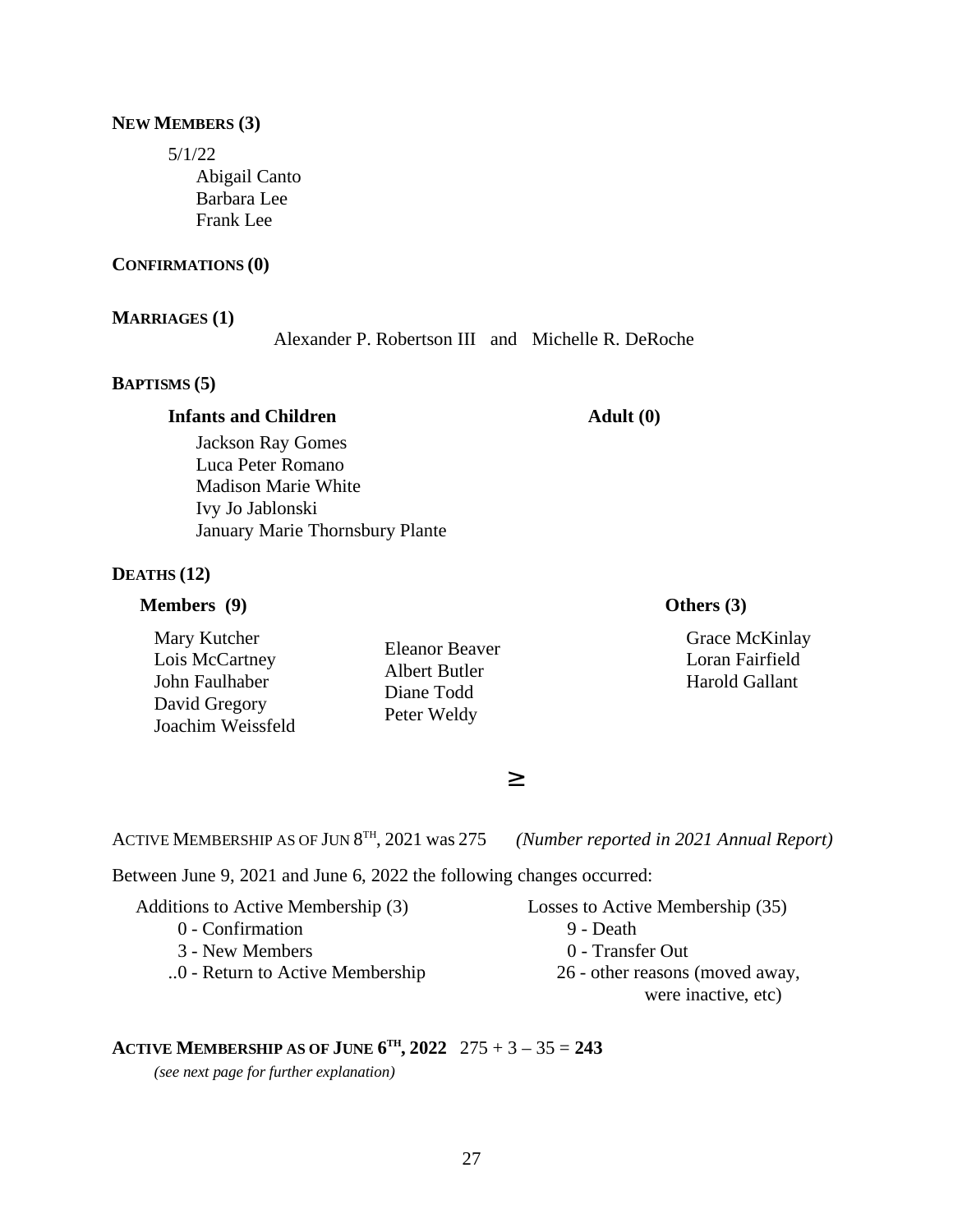#### **MEMBERSHIP STATISTICS**

*reflecting changes in the membership that occurred between Jan 1st and Dec 31st , 2021* 

The membership statistics are collected at the end of each calendar year and reflect the changes that took place during that year. They are then submitted to the National Office of the United Church of Christ in the form of the Yearbook Report and appear in the UCC Yearbook.

Active Membership as of 12/31/2021 was 263 (see following table for breakdown).

| From the Yearbook Report Form:<br>Statistics for January 1 – December 31, 2021                                        |                  |  |
|-----------------------------------------------------------------------------------------------------------------------|------------------|--|
| Active Membership as of 12/31/2020                                                                                    | 277              |  |
| Additions during year:<br>Confirmation<br>Confession of Faith<br>Letters of Transfer<br><b>Reaffirmation of Faith</b> | 5<br>0<br>1<br>O |  |
| Losses during year:<br>Death<br>Transfer<br>Other removals                                                            | 12<br>1<br>7     |  |
| Active Membership as of 12/31/2021                                                                                    | 263              |  |

*Note: The information listed on the previous pages reflect those changes that took place between June 9, 2021 and June 6, 2022, as opposed to the information directly above, which is for changes between January 1 and December 31, 2021.* 

#### ³

Between January 1, 2022 and June 6, 2022 there were the following changes in ACTIVE membership:

- + 3 New Member
- + 0 New Members (by Confirmation)
- + 0 Return to Active Membership
- 2 Death of Active Members
- 21 Removals (moved away/no longer active etc)

**ACTIVE MEMBERSHIP AS OF JUNE**  $6^{TH}$ **, 2022 is**  $263 + 3 - 2 - 21 = 243$